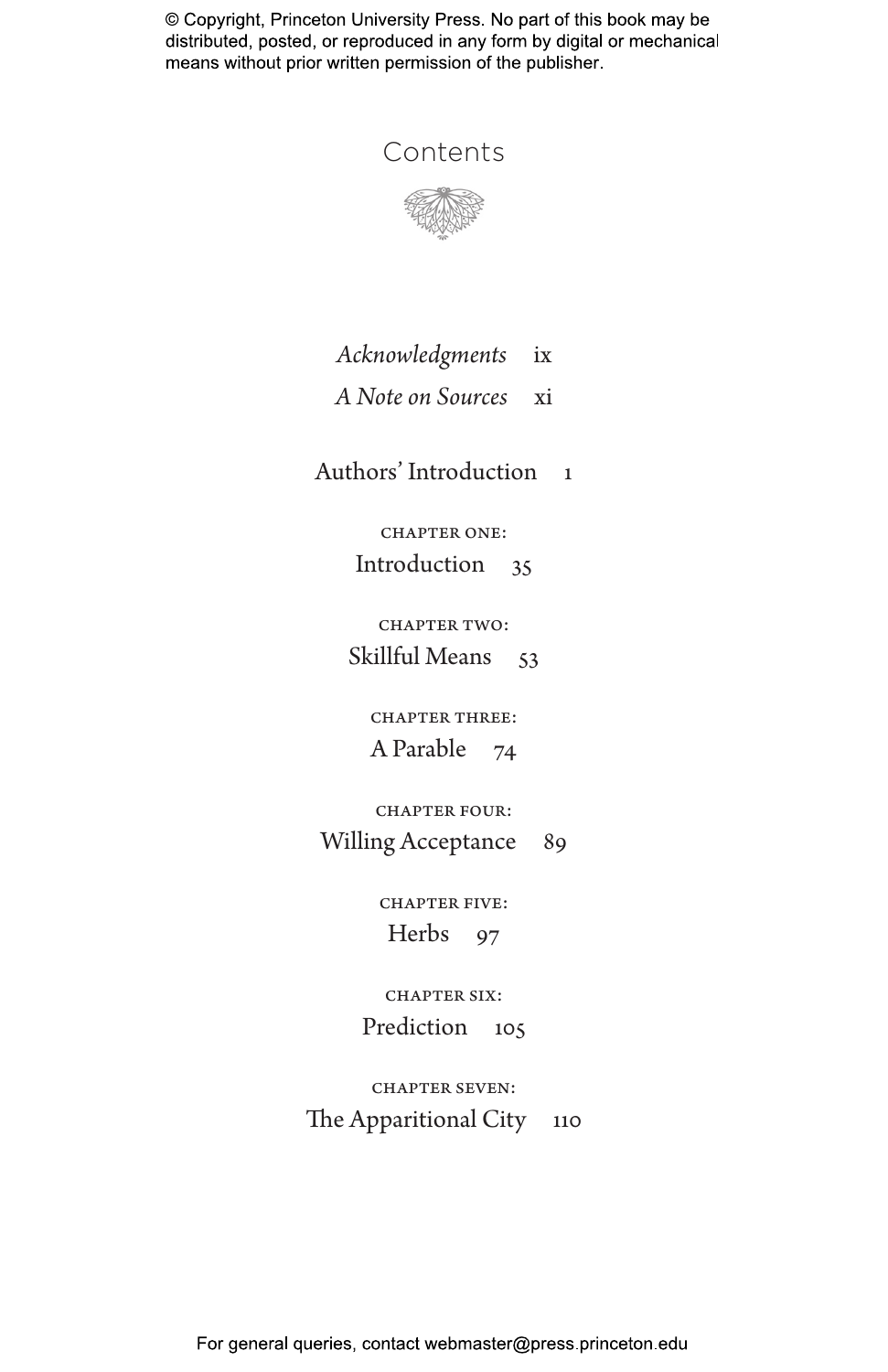vi • Contents

chapters eight and nine:

The Five Hundred Disciples Receive Their Predictions *and* The Predictions for Those Who Still Have More to Learn and for Those Who Do Not 122

> chapter ten: Expounder of the Dharma 129

chapter eleven: The Appearance of the Jeweled Stūpa 136

> chapter twelve: Devadatta 149

chapter thirteen: Perseverance 160

chapter fourteen: Ease in Practice 166

chapter fifteen: Bodhisattvas Emerging from the Earth 170

> chapter sixteen: The Lifespan of the Tathāgata 179

chapters seventeen and eighteen: Description of Merits *and* The Merits of Joyful Acceptance 192

chapter nineteen: The Benefits Obtained by an Expounder of the Dharma 201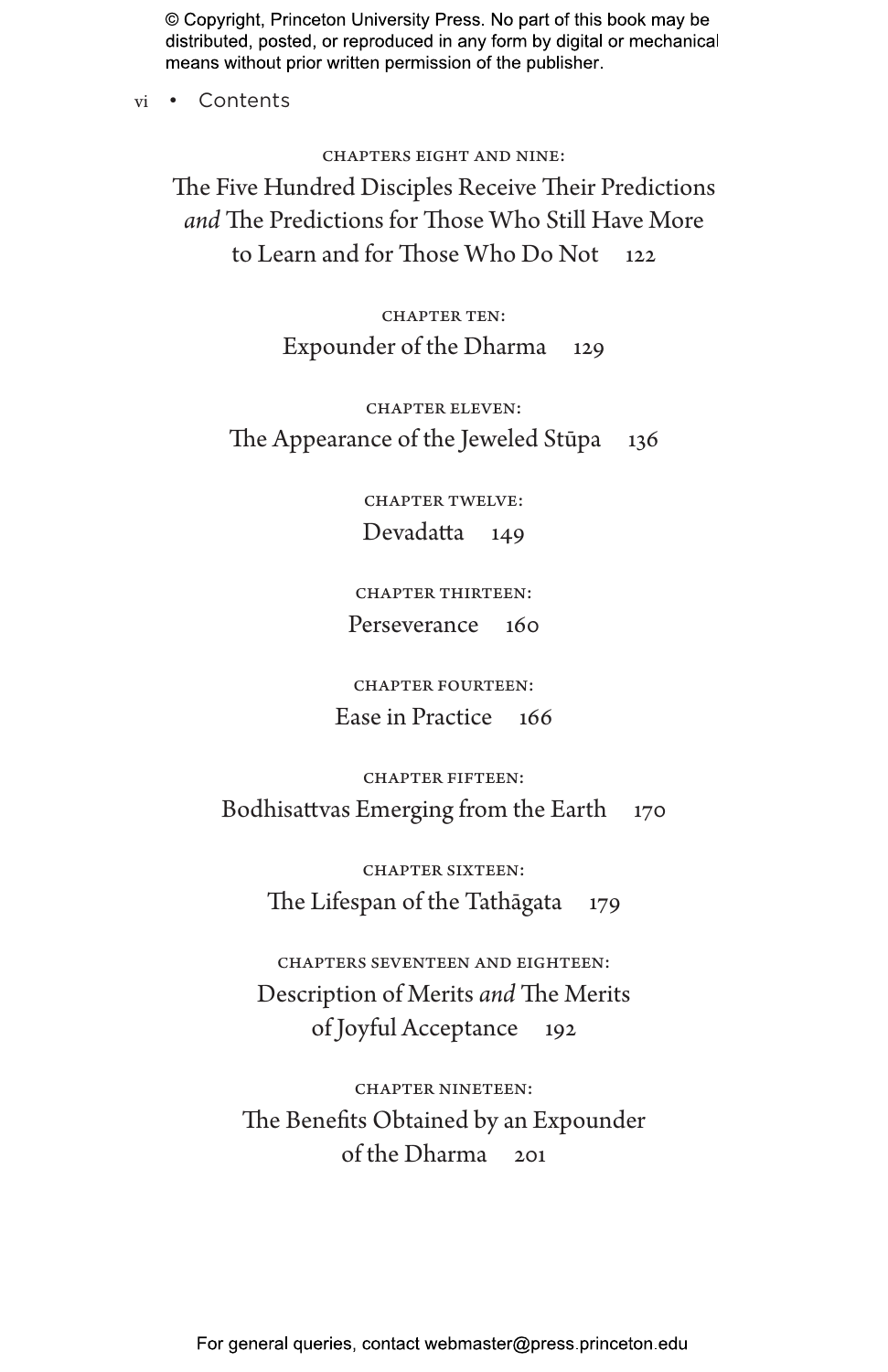Contents • vii

chapter twenty: Bodhisattva Sadāparibhūta 206

chapters twenty-one and twenty-two: The Transcendent Powers of the Tathāgata *and* Entrustment 213

chapter twenty-three: Ancient Accounts of Bodhisattva Bhaiṣajyarāja 223

> chapters twenty-four and twenty-five: Bodhisattva Gadgadasvara and The Gateway to Every Direction 237

> > chapter twenty-six: *Dhāraṇī* 243

chapter twenty-seven: Ancient Accounts of King Śubhavyūha 249

chapter twenty-eight: Encouragement of Bodhisattva Samantabhadra 258

Conclusion 263

*Notes* 267 *Index* 285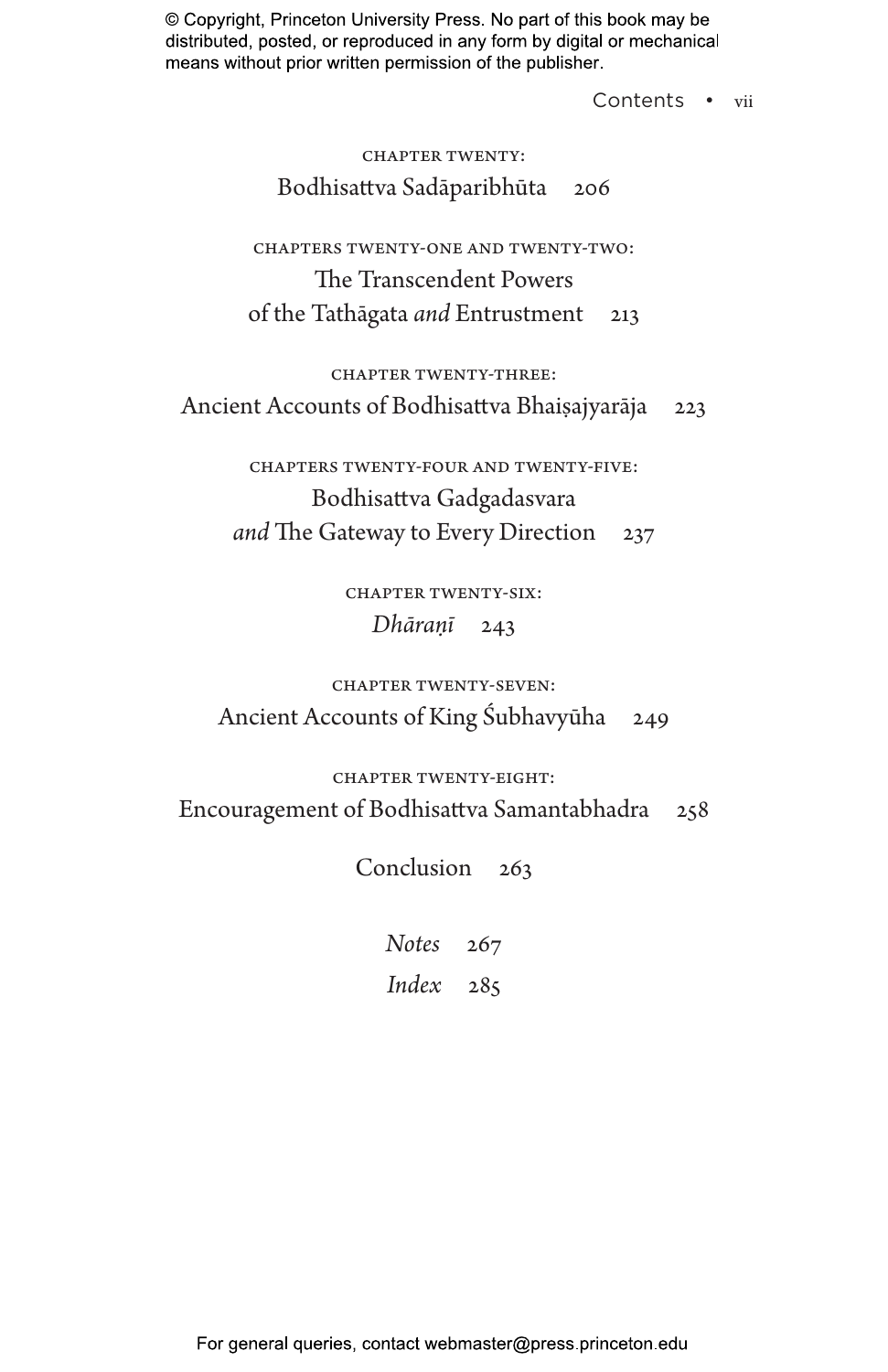# CHAPTER ONE Introduction

The *Lotus Sūtra* begins, like almost all Buddhist sūtras, with the statement, "Thus have I heard"  $(3)$ . This is meant to indicate its authenticity, as something heard by the narrator from the Buddha himself. The narrator is typically considered to be Ānanda, the Buddha's cousin and personal attendant, the monk who was most often in the Buddha's presence and thus heard his many teachings. When Ānanda agreed to serve as the Buddha's attendant, he asked that the Buddha repeat to him any teachings that he might not have been present to hear. According to tradition, after the Buddha's death, a council of five hundred enlightened monks was convened to compile his teachings. Ānanda was asked to recite all of the sūtras that he had heard; he is said to have heard 84,000 teachings, which took seven months to recite. He began his recitation of each sūtra with the phrase, "Thus have I heard."

The words "Thus have I heard" at the beginning of the *Lotus Sūtra* are thus hardly surprising, except for the fact that Ānanda did not hear the *Lotus Sūtra*. In fact, scholars are unsure as to exactly what Ānanda heard, as nothing that the Buddha taught was written down for some four centuries after his death. Although accounts of the so-called first council at which Ānanda's prodigious memory was on display have likely been highly mythologized, most scholars assume that at least some of the teachings preserved in the early canons derived from the Buddha himself. The *Lotus Sūtra*, however, was not composed until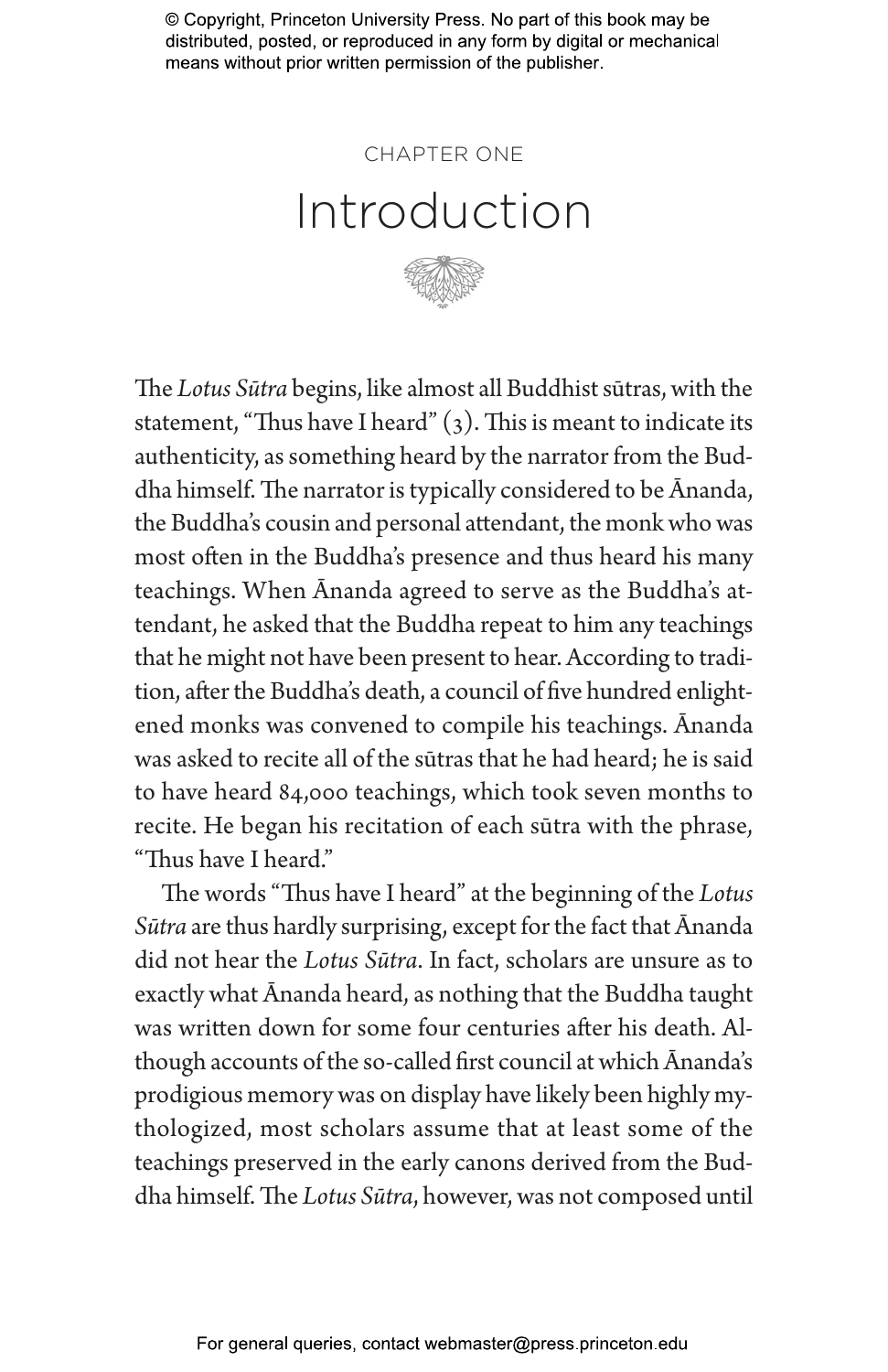36 • Chapter One

long after the Buddha's, and Ānanda's, time. As we shall see, the *Lotus Sūtra* is obsessed, perhaps above all, with its own legitimation, with an almost palpable anxiety to prove that it was spoken by the Buddha. That obsession is evident from the first three words of the Sanskrit text: *evaṃ mayā śrutam*, "thus have I heard."

The next standard element of a Buddhist sūtra is a statement of the location where the Buddha delivered the discourse. There are a number of standard places, including Jetavana, a grove in the city of Śrāvastī, as well as the Gabled Hall in the Great Wood near Vaiśālī. Many sūtras are said to have been taught on Vulture Peak (Gṛdhrakūṭa), near the city of Rājagṛha in the kingdom of Magadha. Traditional etymologies say that it was so named because it is shaped like the head of a vulture or because many vultures inhabited a nearby charnel ground. Translations from the Chinese or Japanese often render this name as Eagle Peak. In a second effort at legitimation, the preaching of the *Lotus Sūtra* (like the Perfection of Wisdom sūtras) is set at Vulture Peak.

A third element in the opening to a sūtra is a description of the audience. Here the *Lotus Sūtra* again follows the conventional form, stating that the audience comprises twelve thousand monks, all of whom have achieved the state of the *arhat*, or "worthy one," someone who has followed the path to its conclusion, has destroyed all causes for future rebirth, and will enter final nirvāṇa at death. To provide specificity, twenty-one of these twelve thousand are mentioned by name. They include the Buddha's most famous disciples, such as Mahākāśyapa, who would convene the first council to compile the teachings after the Buddha's death; Mahāmaudgalyāyana, the monk foremost in supernatural powers; Śāriputra, the monk foremost in wisdom; and Rāhula, the Buddha's only son, conceived before he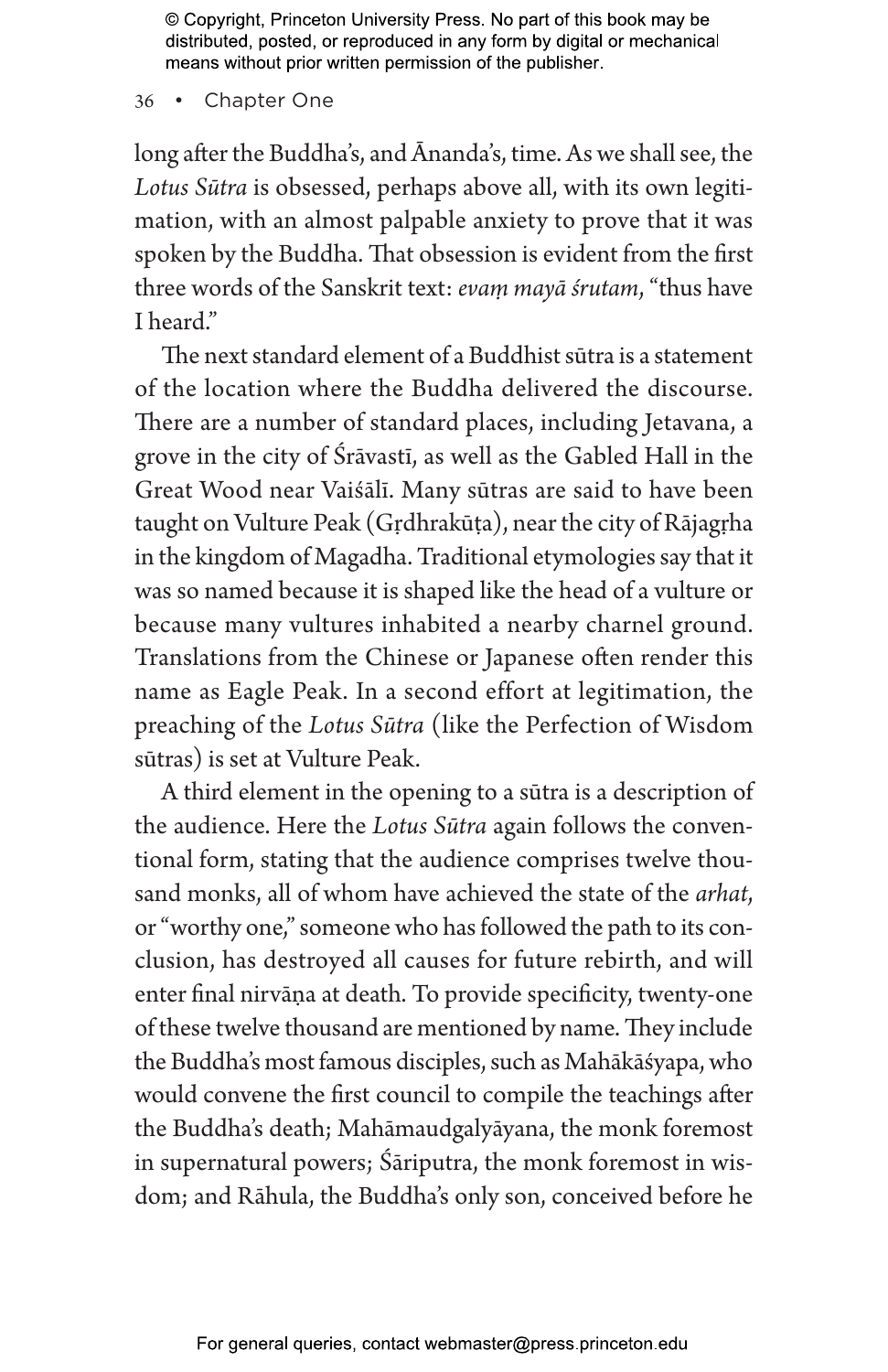#### Introduction • 37

renounced the world. Also in attendance is the Buddha's foster mother Mahāprajāpatī, who had convinced him to establish the order of nuns and who had become a nun, and an arhat, herself. She is accompanied by six thousand attendants. Also present is Yaśodharā, the Buddha's former wife, who is also a nun and an arhat. Another two thousand monks are also in attendance, some who have reached the rank of arhat and others who have not.

Up to this point, the members of the audience would be entirely familiar to those who knew the canon, the texts accepted as authoritative by the Buddhist mainstream. What is different is the numbers. Works in the Pāli canon, for example, do not include such multitudes when describing the audience of a sūtra. Readers of the text who had visited the sacred sites would know that Vulture Peak is more hill than peak; it is difficult to imagine a crowd of twenty thousand monks and nuns seated at its small summit, or how the members of such a huge assembly could hear the Buddha. The size of the *Lotus Sūtra*'s audience is the first sign of something extraordinary. A second sign is a second constituency within the audience: eighty thousand bodhisattvas.

In the early Buddhist tradition, and in what scholars have come to call "mainstream Buddhism" (that is, non-Mahāyāna), there are three paths to enlightenment. The first is the path of the *śrāvaka* or disciple (literally, "listener"), one who listens to the teachings of the Buddha, puts them into practice, and eventually achieves the state of the arhat, entering final nirvāṇa at death. The second is the path of the *pratyekabuddha*, or "solitary enlightened one." *Pratyekkabuddha*s are rather enigmatic figures in Buddhist literature, said to prefer a solitary existence, achieving their liberation at a time when there is no buddha in the world. Having achieved their enlightenment, they do not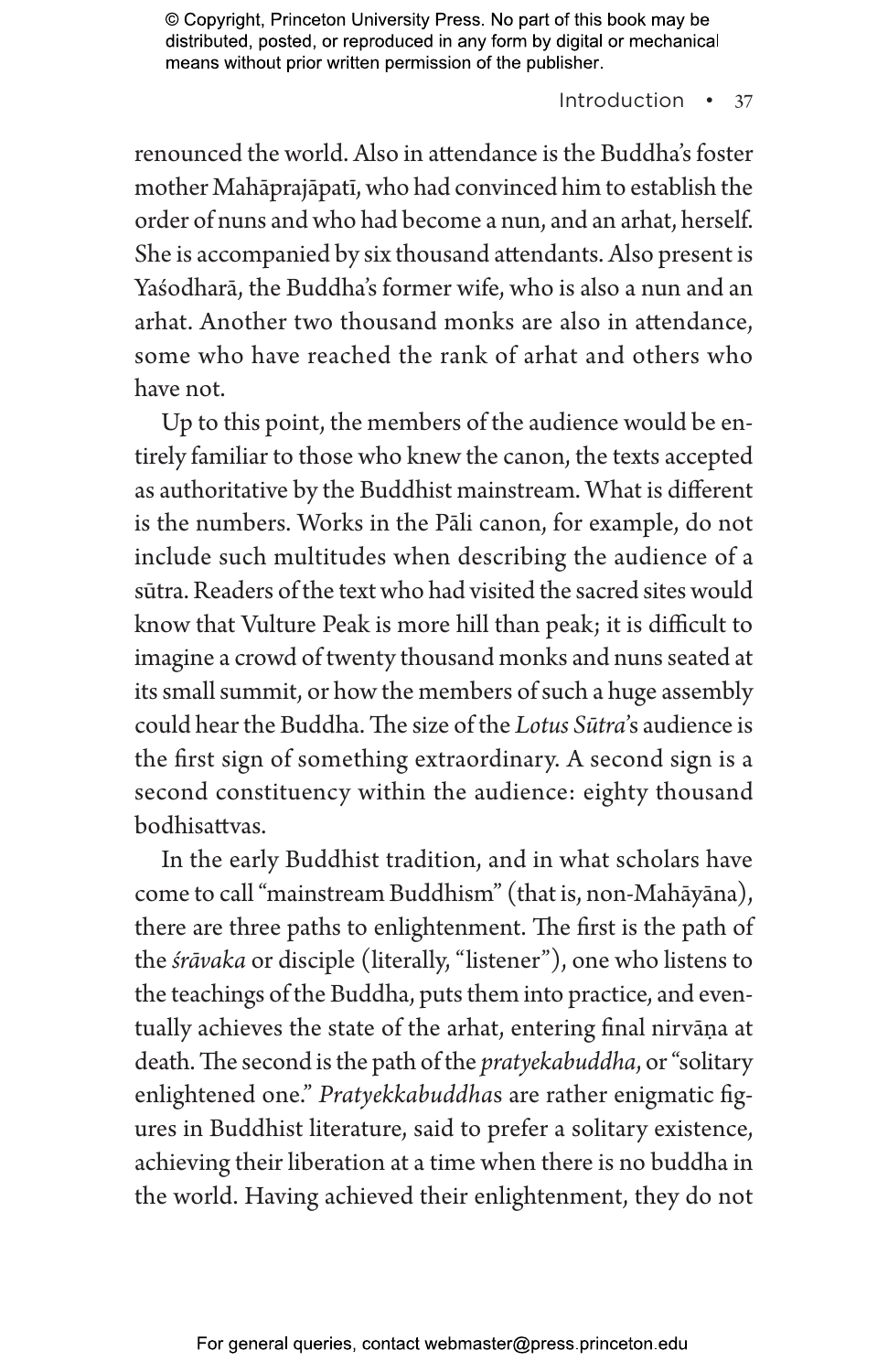38 • Chapter One

teach others. The third path is that of the bodhisattva, a person capable of achieving the state of an arhat but who instead seeks the far more difficult and distant goal of buddhahood, perfecting himself over many billions of lifetimes so that he may teach the path to liberation to others at a time when it has been forgotten. Thus, a bodhisattva only achieves buddhahood at a time when the teachings of the previous buddha have faded entirely into oblivion, a process that takes many millions of millennia. Different versions of the tradition say that Śākyamuni Buddha, the buddha who appeared in India some two thousand five hundred years ago, was the fourth, the seventh, or the twentyfifth buddha to appear in our world during the present cosmic age. There is a bodhisattva, Maitreya, said to be waiting in the Tuṣita ("Satisfaction") heaven to be the next buddha, who will appear in our world when the teachings of our buddha have been completely forgotten, something that will not occur for millions of years. Śākyamuni and other, prior buddhas were bodhisattvas before their enlightenment. In the present age, mainstream Buddhism essentially recognizes only a single bodhisattva: Maitreya. The audience of the *Lotus Sūtra*, however, has eighty thousand bodhisattvas. The sūtra tells us that these eighty thousand bodhisattvas have "paid homage to countless hundreds of thousands of buddhas" (3), far more than four, seven, or twenty-five. The text lists eighteen of these bodhisattvas by name. They include two who would become the most famous in the Mahāyāna pantheon: Avalokiteśvara and Mañjuśrī. And they include the only bodhisattva whose name would have been recognized and whose existence would have been accepted by all: again, Maitreya. Thus, on the first page of the sūtra, a reader familiar with the canon would have been comforted by the familiar opening phrase and the familiar setting, only to be dumbfounded, and perhaps confounded, by the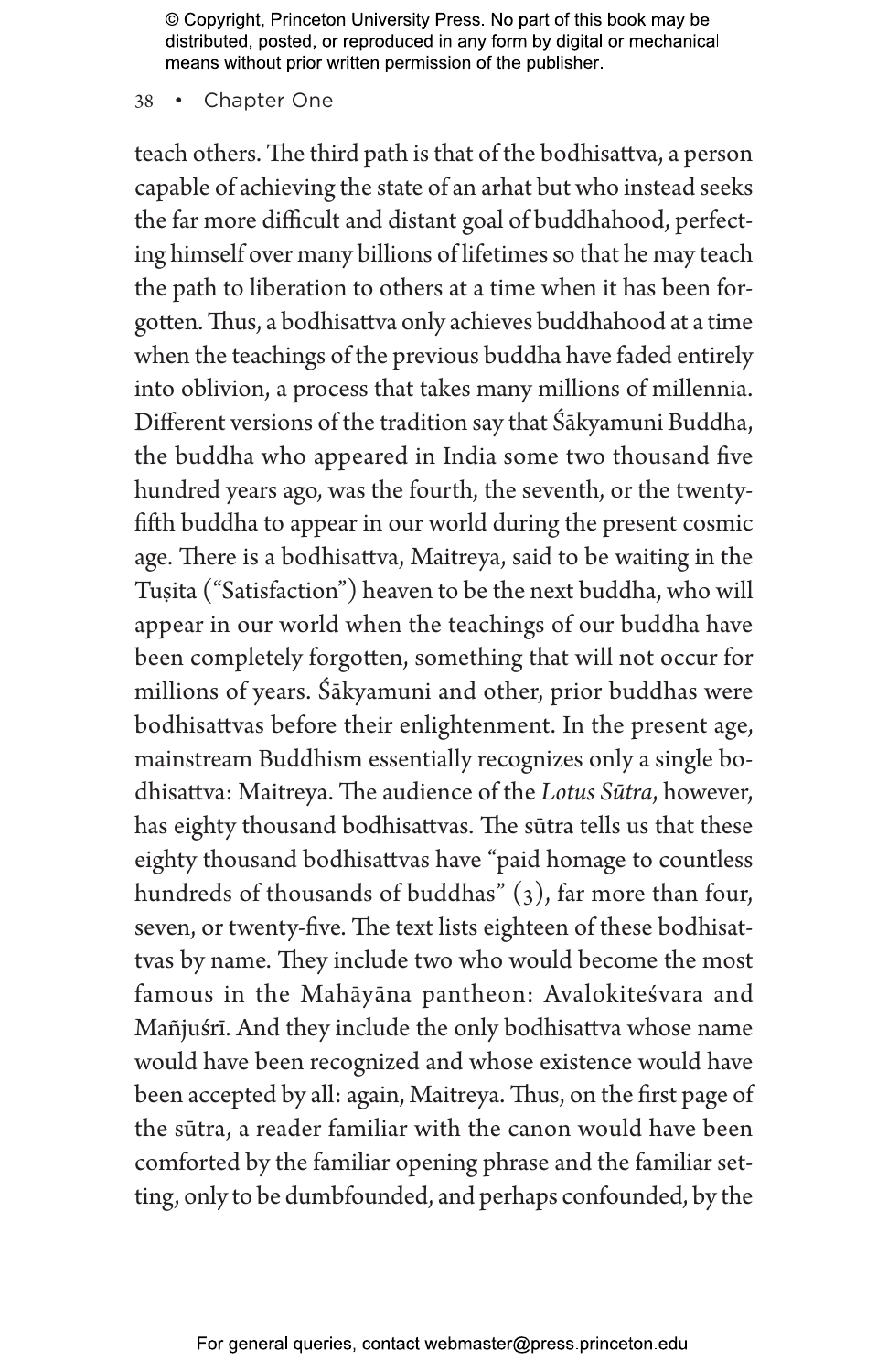## Introduction • 39

size and composition of the audience, an audience that grows even further as one reads on, with all manner of gods and demigods arriving from their various heavens, each with hundreds of thousands of attendants. Also present is one human king, Ajātaśatru, apparently after he had repented the murder of his father, the Buddha's patron and friend, Bimbisāra, king of Magadha.<sup>1</sup>

With the audience having been enumerated, the Buddha then teaches a Mahāyāna sūtra identified in Sanskrit as *Mahānirdeśa*. However, nothing of the content of that teaching is provided, and *mahānirdeśa* is a generic term that simply means "great instruction." Kumārajīva's Chinese translation, however, renders this as "a Mahāyāna sūtra named *Immeasurable Meanings*," and by the fifth century, a text purporting to be this very sūtra was circulating in China, also with the name *Sūtra of Immeasurable Meanings* (Ch. *Wuliang yi jing*), said to have been translated by a monk named Dharmāgatayaśas. No Sanskrit original, or reference to the Sanskrit original, has been located, nor are any other translations attributed to Dharmāgatayaśas, leading scholars to consider the text to be a Chinese apocryphon, a work composed in China that purports to be not only of Indian origin but spoken by the Buddha himself. It achieved canonical status in China, where it is regarded as the first of three sūtras comprising the so-called threefold *Lotus Sūtra*. The text itself is short, not quite thirty pages in English translation, and has only three chapters. The first describes the bodhisattvas present in the assembly and reports their lengthy praise of the Buddha. In the second, the Buddha praises the importance of the *Sūtra of Immeasurable Meanings* and then gives the actual teaching, which is that, although buddhas teach immeasurable meanings, they all originate from a single dharma, which is without form. Also in the chapter the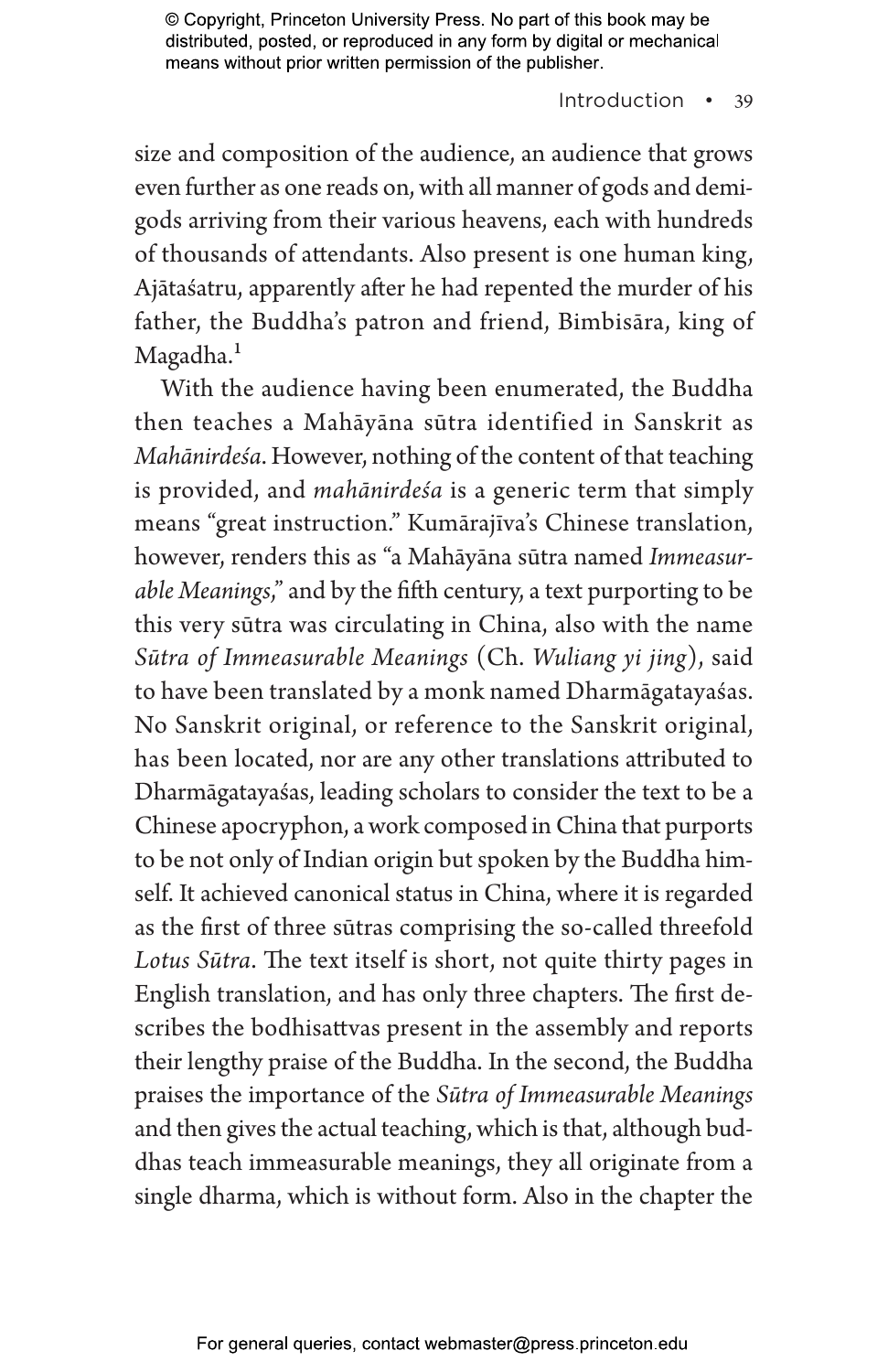40 • Chapter One

Buddha says, "For more than forty years I have expounded the dharma in all manner of ways through adeptness in skillful means, but the core truth has still not been revealed."2 East Asian commentators would find great meaning in this statement, for it serves to position the *Lotus Sūtra* as the Buddha's final teaching. The third and longest chapter is devoted to ten benefits accruing to those who hear one verse of this sūtra or keep, read, recite, and copy the sūtra.

After expounding this sūtra, we read, the Buddha then enters a state of deep meditation (*samādhi*). In the Mahāyāna sūtras, such states often have specific names, and this one is called "abode of immeasurable meanings"  $(5)$ . This causes various celestial flowers to rain from sky. The audience is filled with joy.

The body of a buddha is famously adorned with the thirtytwo marks of a superman (*mahāpuruṣa*), among which is a small tuft of white hair between his eyebrows, called the *ūrṇā*. In the Mahāyāna sūtras, the Buddha often shoots a beam of light from it, and he does so here at the beginning of the *Lotus Sūtra*. The light illuminates eighteen thousand worlds in the east, extending as far up as Akaniṣṭha, the highest heaven of the Realm of Form, and extending as far down as Avīci, the lowest and most horrific of the many Buddhist hells. The light reveals all of the beings who inhabit these realms, all the buddhas who are teaching there, as well as the monks, nuns, male lay disciples, and female lay disciples who are practicing their teachings. The audience can see bodhisattvas following the bodhisattva path and buddhas who have passed into final nirvāṇa, together with the jewel-encrusted stūpas that enclose their relics.

As we have noted, Maitreya will be the next buddha. He has reached the end of the bodhisattva path and, like all future buddhas, spends his penultimate lifetime as a god in Tuṣita heaven, the fourth of six heavens of the Realm of Desire, where he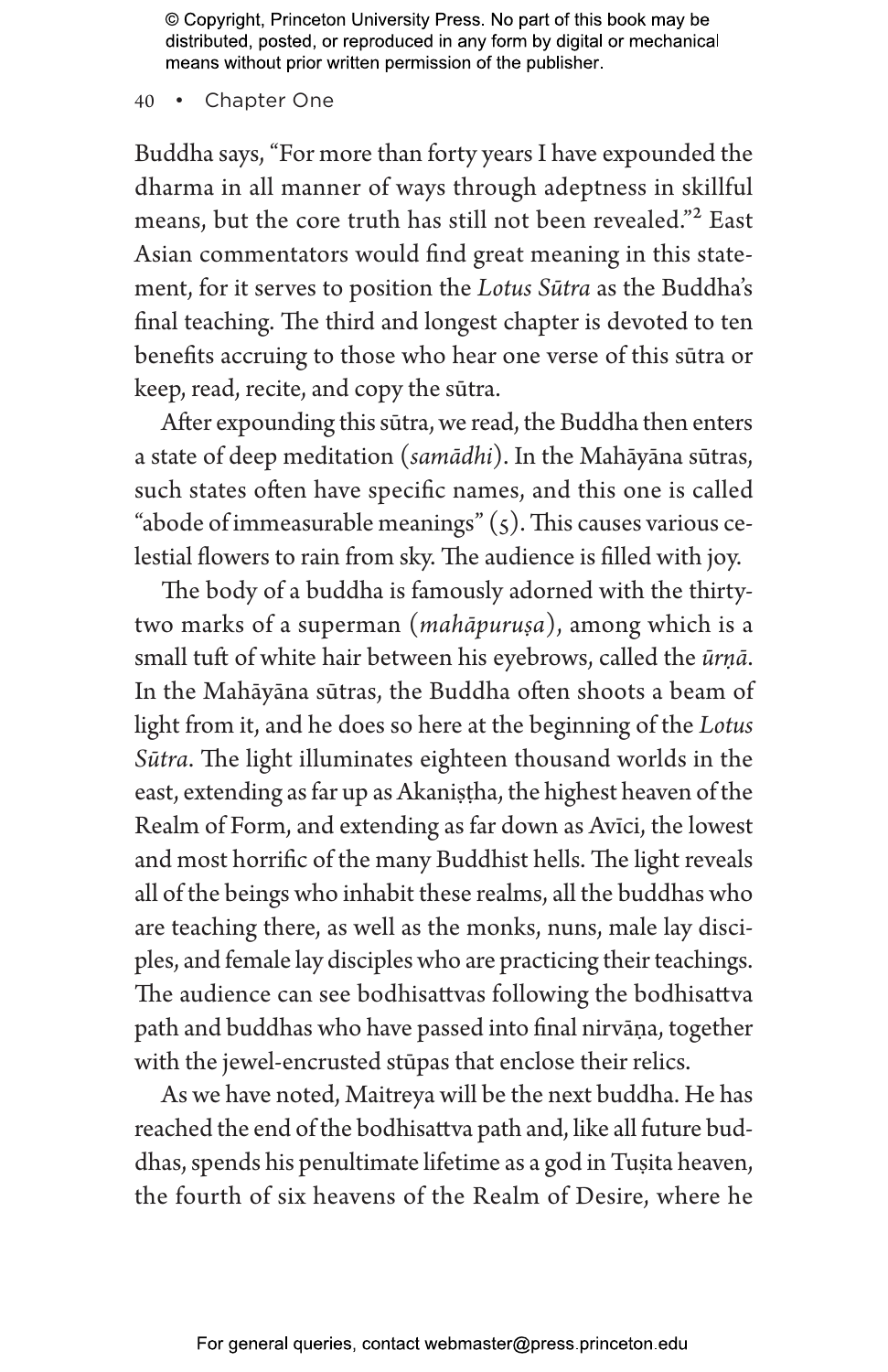## Introduction • 41

awaits the appropriate moment to be born in the world of humans, achieve buddhahood, and teach the dharma. As such, Maitreya, having perfected himself over many lifetimes, should be endowed with wisdom surpassed only by the Buddha himself. Yet, in one of the inversions used so skillfully in the *Lotus Sūtra*, Maitreya is here made to play the fool. He does not understand why the Buddha has performed this miracle of illuminating vast reaches of the cosmos. And so he asks a wiser bodhisattva, indeed, the bodhisattva of wisdom himself, Mañjuśrī, "What is the reason for this marvelous sign, this great ray of light that illuminates the eighteen thousand worlds in the east and renders visible the adornments of all the buddha worlds?" (6). As noted above, Maitreya was the only bodhisattva of the present time familiar to the non-Mahāyāna, mainstream tradition of Buddhism. But he does not understand the Buddha's miracle and so he is made to ask a bodhisattva unknown to that mainstream. Here again, this would give the traditional reader pause. The question that would typically open a sūtra is a question addressed to the Buddha from an unenlightened person. Here, the question is asked by an advanced bodhisattva, a bodhisattva a mere one lifetime away from buddhahood, and it is addressed to another bodhisattva, one not part of the mainstream Buddhist tradition. As we shall see, such things occur throughout the *Lotus Sūtra*, where something or someone familiar appears in a way that also seems unfamiliar, evoking recognition but also hesitation. Something is not quite right; indeed, the ground has shifted, and conventional expectations no longer apply.

But before asking his question, as the text says, "Thereupon the bodhisattva Maitreya, wanting to elaborate the meaning of this further, spoke to Mañjuśrī in verse"  $(6)$ . Over the next seven pages, Maitreya asks, in verse, why the Buddha has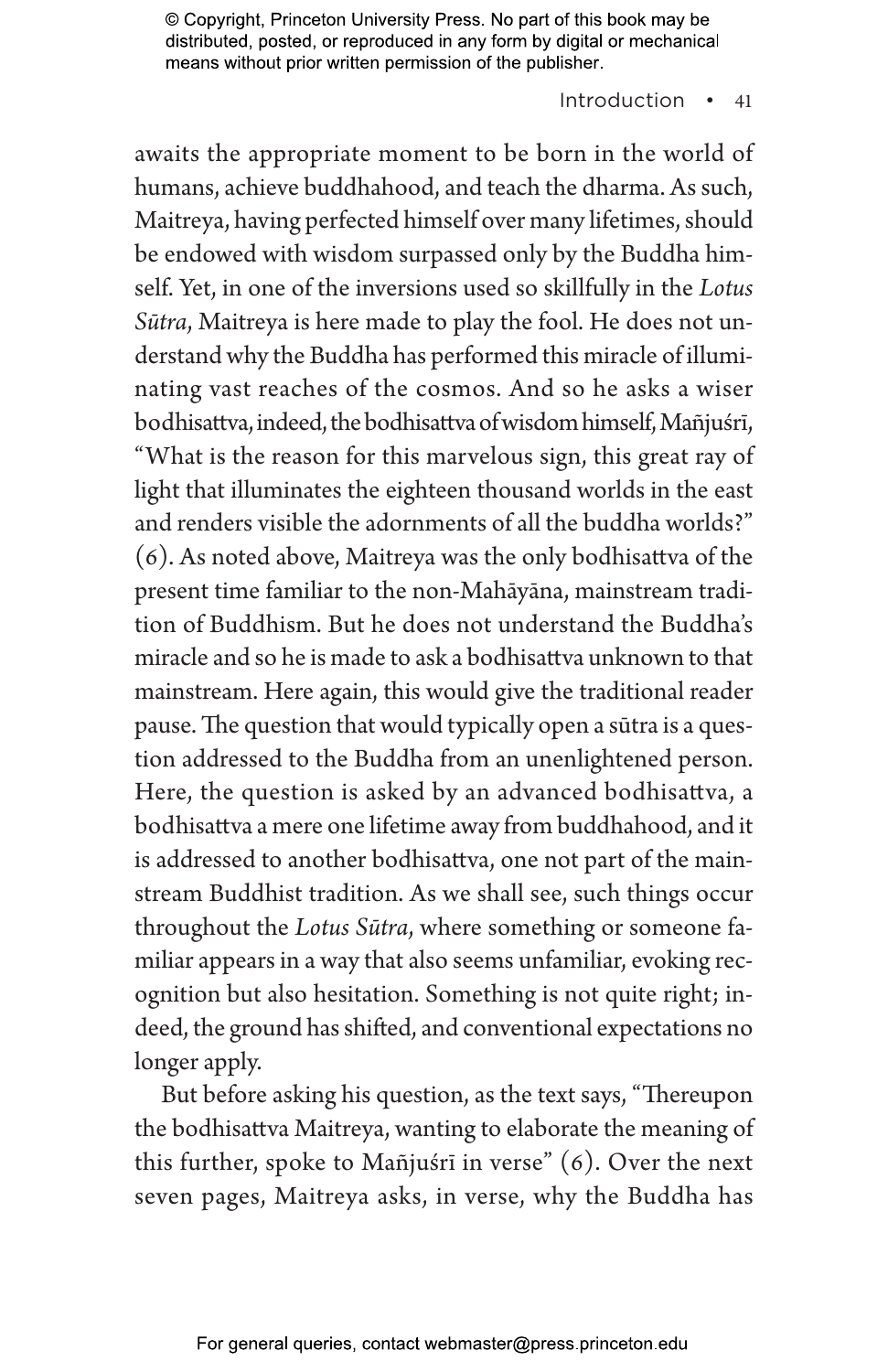42 • Chapter One

emitted a ray of light from between his eyebrows. One wonders why Maitreya here in effect bursts into song, a rather redundant song, a pattern that occurs regularly throughout the first twenty-one chapters of the sūtra. However, this is not *The Lotus Sūtra: The Musical*. Instead, the verses may provide an important clue to the text's origins, a clue that is invisible in translation, as Eugène Burnouf pointed out in 1844.

The *Lotus Sūtra* is written chiefly in what the Indologist Franklin Edgerton called "Buddhist Hybrid Sanskrit," that is, Sanskrit containing grammar and vocabulary common to Indian vernaculars of the period. Much scholarly debate has surrounded the relative dating of the verse and prose sections. One theory has maintained that, although presented in the *Lotus* text as "elaborations" on the prose, at least in the oldest stratum of the sūtra, the verse sections may have been compiled first, with the prose portions being added later.<sup>3</sup> Whatever may be the case, to the dismay of generations of undergraduates, one cannot simply skip over the verse sections. One loses little of the plot by doing so but sacrifices much of the richness of the text. In the case of Maitreya's speech here, the bodhisattva describes in often moving detail all of the things that he sees occurring in the various worlds illumined by the Buddha's light.

In response to Maitreya's question about why the Buddha has illuminated the worlds, Mañjuśrī responds that he has seen this happen before. That is, he remembers something that Maitreya does not, suggesting that the power of his memory to encompass distant space and time—one of the markers of enlightenment in Buddhism—surpasses even that of Maitreya. It also suggests that Mañjuśrī has been cultivating the bodhisattva path far longer even than Maitreya, who was said to be but one lifetime away from achieving buddhahood. This is but one of many moments in which the *Lotus Sūtra* reverses conventional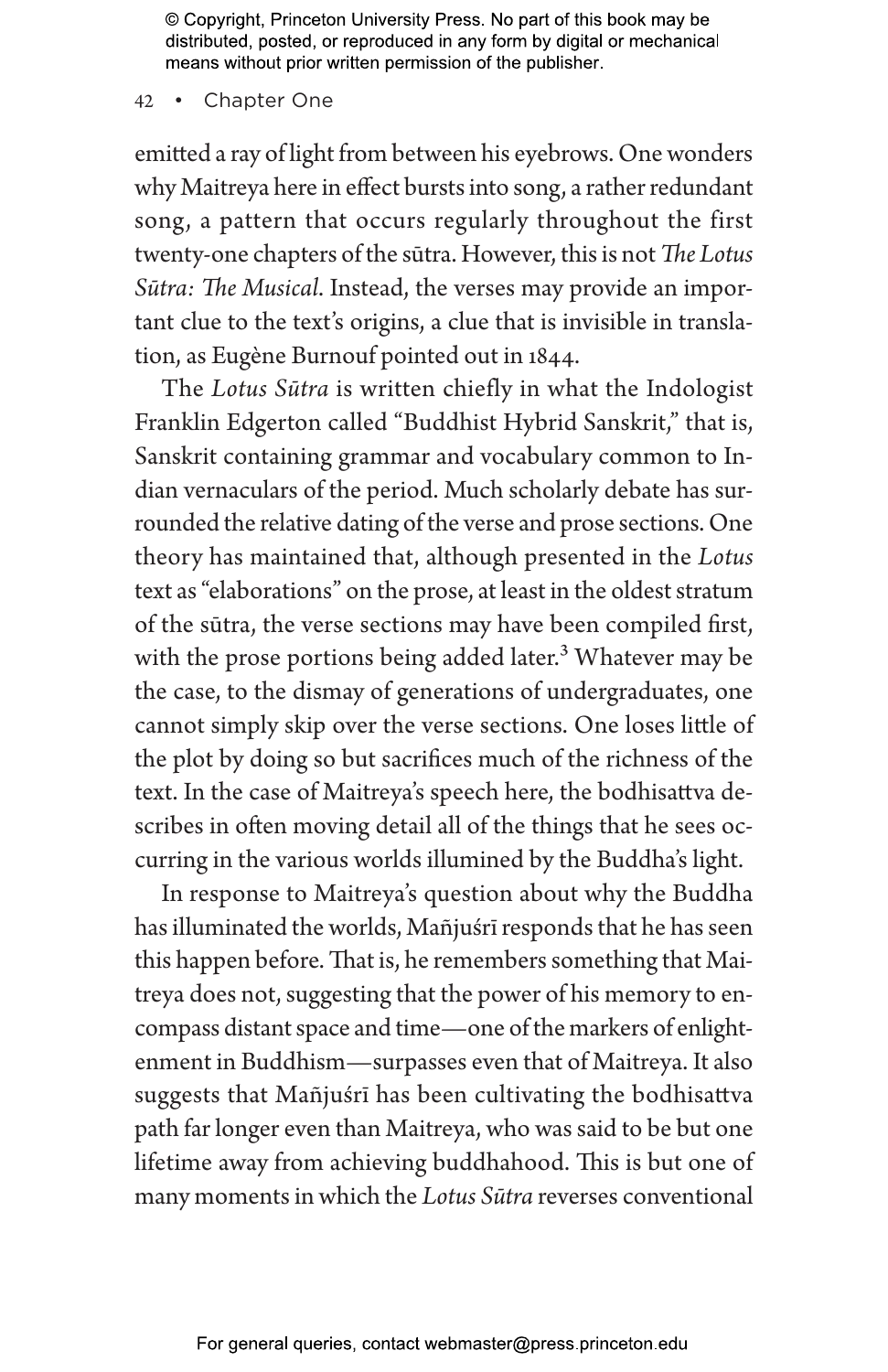Introduction • 43

hierarchies by revealing hitherto unimagined expanses of the past.

Mañjuśrī goes on to tell a rather elaborate story about a buddha named Candrasūryapradīpa ("Lamp of the Moon and Sun") who lived incalculable eons, or *kalpa*s, in the past. He was followed by another twenty thousand buddhas in succession, all named Candrasūryapradīpa. Before the last Candrasūryapradīpa renounced the world to seek the way, he fathered eight sons. At the end of his life, Candrasūryapradīpa taught a sūtra called *Immeasurable Meanings* and then entered a state of deep meditation; flowers rained down from the sky. Then he emitted a ray of light from his *ūrṇā*, the tuft of hair between his eyebrows. After that, he taught a bodhisattva named Varaprabha and his eight hundred disciples, in a discourse that lasted for sixty intermediate eons. The name of that discourse was the *White Lotus of the True Dharma* (*Saddharma-puṇḍarika-sūtra*, rendered as *White Lotus of the Marvelous Law*, in the Kubo– Yuyama translation), that is, the *Lotus Sūtra*. He then passed into final nirvāṇa. Varaprabha preserved and taught this *Lotus Sūtra* for eighty intermediate eons, and served as the teacher of Candrasūryapradīpa's eight sons, each of whom would become a buddha. The last of the eight became a buddha named Dīpaṃkara. Among Varaprabha's eight hundred disciples was a somewhat avaricious man named Yaśaskāma ("Fame Seeker"), who recited the sūtras but forgot most of what he recited. However, over his lifetimes, he had paid homage to many billions<sup>4</sup> of buddhas.

In Buddhist literature, when the Buddha tells a story of the distant past, he often ends the story by identifying members of his present circle as the contemporary incarnations of the figures in the story. Mañjuśrī does this here, explaining that in a past life, he had been the esteemed Varaprabha, and Maitreya,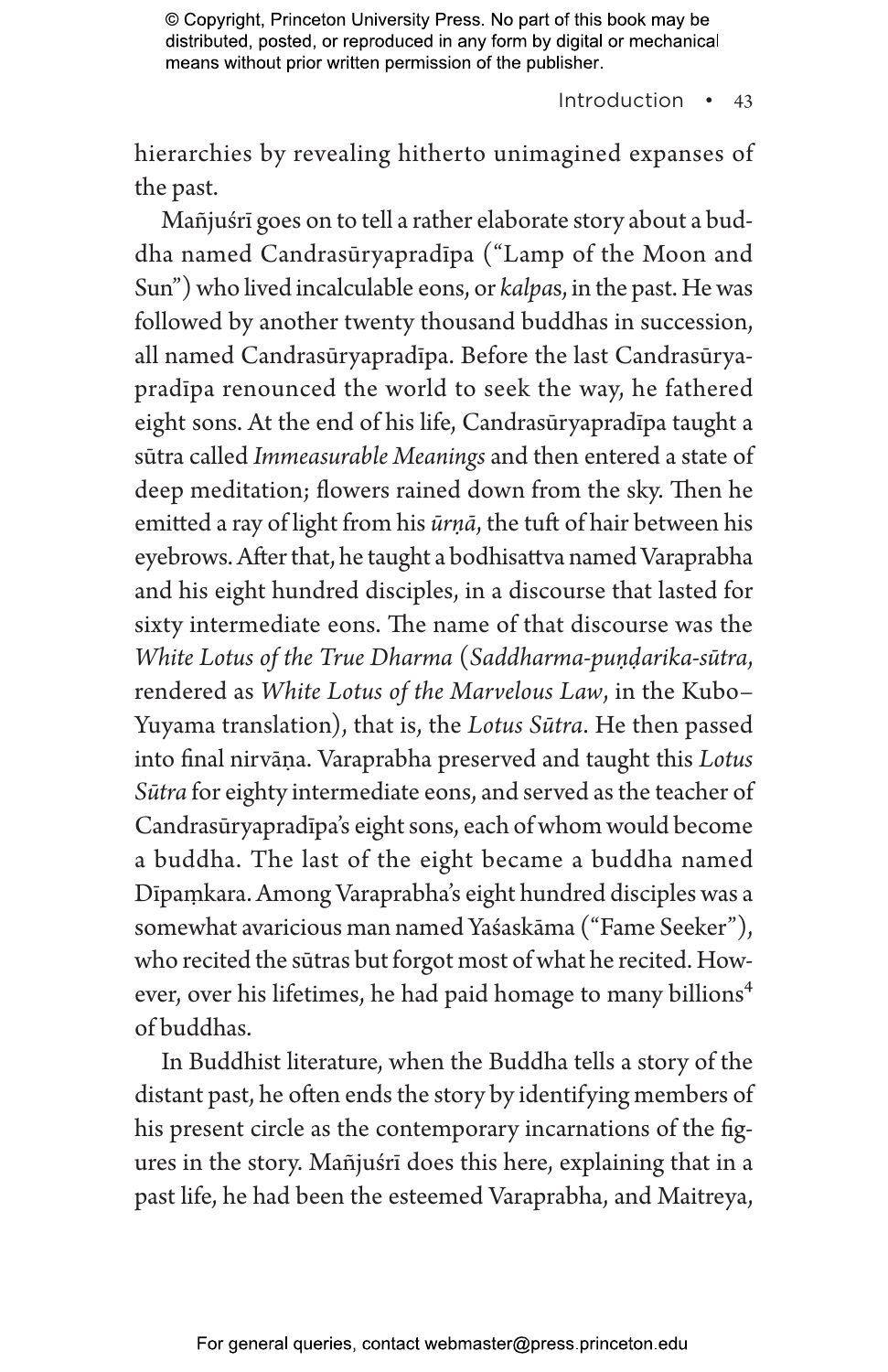#### 44 • Chapter One

the next buddha, had been the rather disreputable Yaśaskāma. Based on what he had witnessed so many eons ago, Mañjuśrī concludes that the Buddha is about to teach the *Lotus Sūtra*.

There is much to ponder here, as the *Lotus Sūtra* makes a powerful claim for its own authority. The sūtra, which no one has ever heard before, is not new. In fact, it is very old, so old that it has been all but forgotten. It was taught many eons ago, by a buddha so ancient that his name does not appear in the standard list of the previous buddhas. The only familiar name in the story is Dīpaṃkara (16), the first buddha in the list of twenty-five buddhas of the past, according to the Pāli tradition.<sup>5</sup> In that tradition, it was at the feet of Dīpaṃkara that Sumedha, the yogin who would one day become Śākyamuni Buddha, vowed to follow the long bodhisattva path to buddhahood. It was Dīpaṃkara who prophesied that Sumedha would become a buddha named Gautama. Hence, the first buddha known to the collective memory of the tradition was the last son of the last buddha Candrasūryapradīpa to become enlightened. This means that the story told by Mañjuśrī is about events in a past so distant that no record of them exists. In other words, prior even to the time of the buddha Dīpaṃkara, under whom the buddha of our world, Gautama or Śākyamuni, first took his bodhisattva vows, another buddha, Candrasūryapradīpa, taught the *Lotus Sūtra*. Furthermore, Candrasūryapradīpa was Dīpaṃkara's father, placing him in a position of authority, both in age and in lineage, to the first buddha named by the tradition. The *Lotus Sūtra* is therefore older than any teaching previously known.

The bodhisattva Varaprabha, the teacher of Dīpaṃkara, was Mañjuśrī in a previous life, meaning that a bodhisattva in the audience of the present buddha was, at least at one time,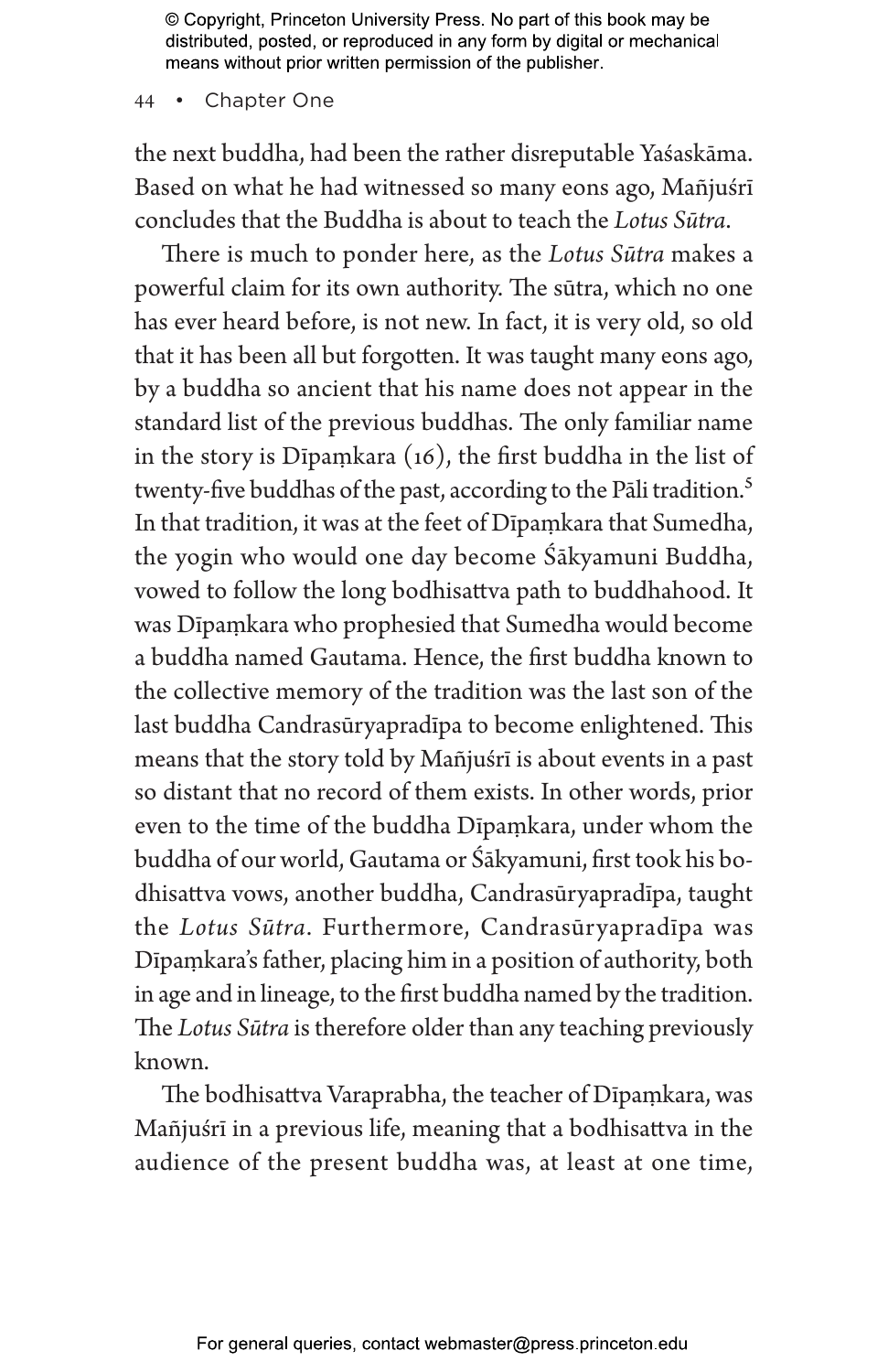## Introduction • 45

superior to this previous buddha. And the bodhisattva who is honored by the mainstream tradition as the future buddha, Maitreya, turns out to have been his least worthy disciple. The inversion of authority with which the *Lotus Sūtra* proclaims its priority here not only makes the best of bodhisattvas the least of bodhisattvas, but also explains what happened in the distant past to make it so. In Mañjuśrī's response we also encounter the first instance of a device that occurs in many Mahāyāna sūtras but which is employed most famously, and most headspinningly, in the *Lotus*: self-reference. In this, the first chapter of the *Lotus Sūtra*, Mañjuśrī explains that in the distant past, the buddha Candrasūryapradīpa taught the *Lotus Sūtra*.

The literary device of *mise en abyme*, in which a work makes reference to itself, is familiar to readers of such modern authors as Borges and Calvino. It has a much longer history. In Chapter XXIX of Part Two of *Don Quixote*, the knight errant and his servant and squire Sancho Panza encounter a duke and duchess who have read *Don Quixote* and are familiar with their previous adventures. Also, they overhear travelers at an inn regaling each other with stories of Don Quixote that do not appear in the novel. Don Quixote confronts them and points out their error, telling them that he never did the things they said he did. In the *Odyssey*, Odysseus is present at the court of Alcinous when the blind poet Demodocus sings first of the feud between Achilles and Odysseus at Troy and later of the Trojan Horse, each time causing Odysseus to burst into tears, betraying his identity. In medieval and Renaissance paintings of the Annunciation, Mary is often depicted reading, with a book in her hand or on a nearby table, as Gabriel enters with the news that she will give birth to the messiah. That book is most often a codex rather than a scroll, although the codex was not in use in Palestine at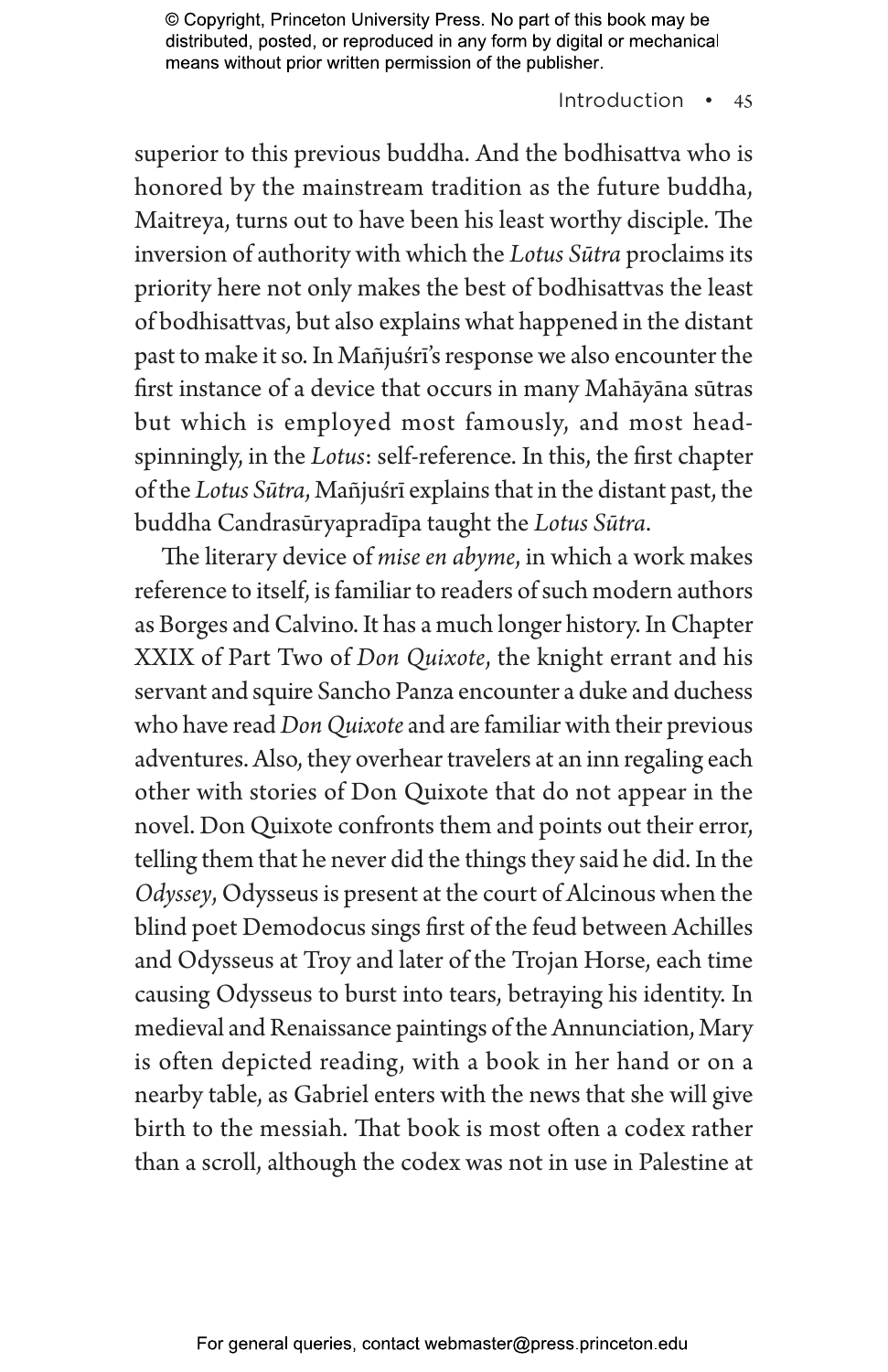#### 46 • Chapter One

the time of Jesus. But this is merely an anachronism. In the fifteenth-century Merode Altarpiece, Mary has two texts on her table: a scroll, meant to be the Old Testament, and a codex, meant to be the New Testament, although the New Testament, in which the story of the Annunciation is told in the Gospel of Luke, could not have existed until after the birth, death, and resurrection of the child that Gabriel had come to announce.

However, Cervantes wrote Part Two of *Don Quixote* a full decade after he wrote Part One, after Part One had become a sensation and after another author had published a sequel, to Cervantes' great indignation. And while the story of Achilles that Demodocus sings occurs in the *Iliad*, the story of the Trojan Horse does not appear there. Like Don Quixote, Odysseus is present when his own tale is told, but those tales are not *Don Quixote Part Two* or the *Odyssey*. And in the case of the Virgin Mary, that Mary is reading a book that had not yet been written serves any number of purposes, including as a visualization aid to medieval women who imagined themselves as present in the scene $6$ 

Something much stranger occurs in the *Lotus Sūtra*, raising the question of who is speaking, who is the "I" of "Thus have I heard"? At this point in the text, Śākyamuni Buddha has not yet spoken, but when he eventually teaches the *Lotus Sūtra*, does he include the first chapter? And when Candrasūryapradīpa taught the *Lotus Sūtra* so many cosmic ages ago, did he include the first chapter, set, from his perspective, in the far distant future? Like *mise en abyme* in which an object is placed between two mirrors, causing the object to be reduplicated into smaller and smaller forms, the *Lotus Sūtra* constantly refers to itself, placing it not at the abyss, but at the very origin of enlightenment. It is at this point that the reader asks the question that haunts the reading: What is the *Lotus Sūtra*?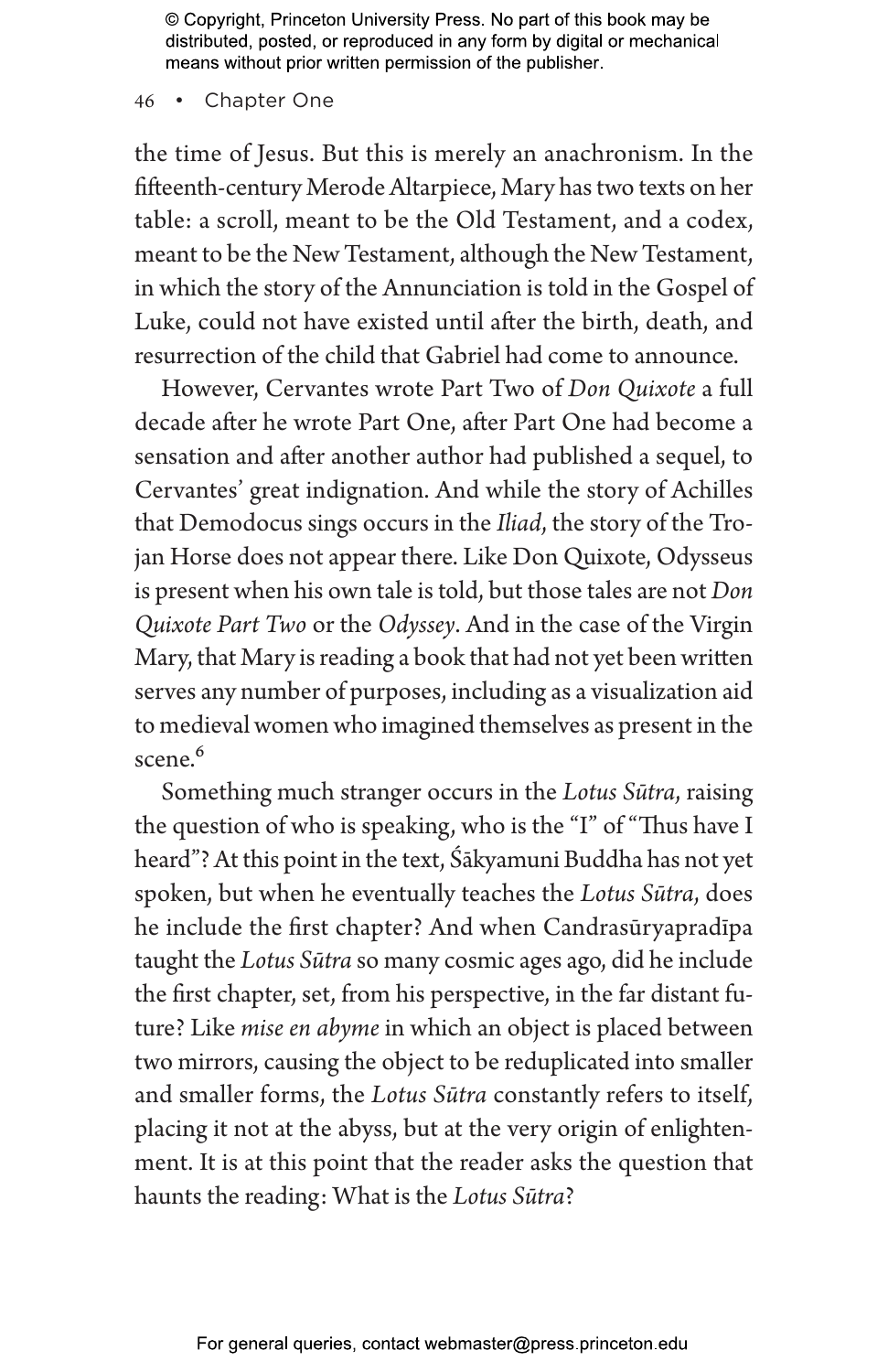## Introduction • 47

Roughly a thousand years after the *Lotus Sūtra*'s compilation, in an entirely different cultural sphere, the Buddhist teacher Nichiren maintained that now in the time of mappō, the entire sūtra was encompassed in its daimoku or title, and that chanting the title was the chief practice of the *Lotus Sūtra* for the present era. "Whatever sūtra he expounded," Nichiren wrote, "the Buddha assigned it a title expressing its ultimate principle."7 Today we know that the historical Buddha did not preach, let alone name, the *Lotus Sūtra*, but the idea that a sūtra's title embodies its essence was well established in Nichiren's time. One of the great scholar-monk Zhiyi's two *Lotus Sūtra* commentaries, the *Profound Meaning of the Lotus Sūtra* (Ch. *Fahua xuanyi*, J. *Hokke gengi*), devotes the greater part of its space to interpreting the five characters *myō*, *hō*, *ren*, *ge*, and *kyō* (as pronounced in Japanese) that comprise the *Lotus Sūtra*'s title in Kumārajīva's translation. The practice of chanting the title of the *Lotus Sūtra* also predates Nichiren. Before lecturing on a sūtra, the lecturer would intone its title, and the audience of *Lotus Sūtra* lectures in premodern Japan would have heard the daimoku in that context. Narrative literature of the latter Heian period contains occasional examples of people reciting the title of the *Lotus Sūtra*. Namu Myōhō-renge-kyō was also the mantra employed in the Tendai esoteric *Hokke hō* or Lotus rite. Esoteric notions of mantras as "meditation containers" that encapsulate the powers of awakened states were an important source for Nichiren's thinking about the daimoku.<sup>8</sup>

We have already seen how, when Maitreya asks Mañjuśrī to explain the meaning of the earth shaking, the flowers falling from the sky, and the ray of light emitted from the Buddha's forehead that illuminates the eastern part of the universe, Mañjuśrī expresses his confidence that Śākyamuni Buddha, like the buddhas of prior ages just before they entered final nirvāṇa,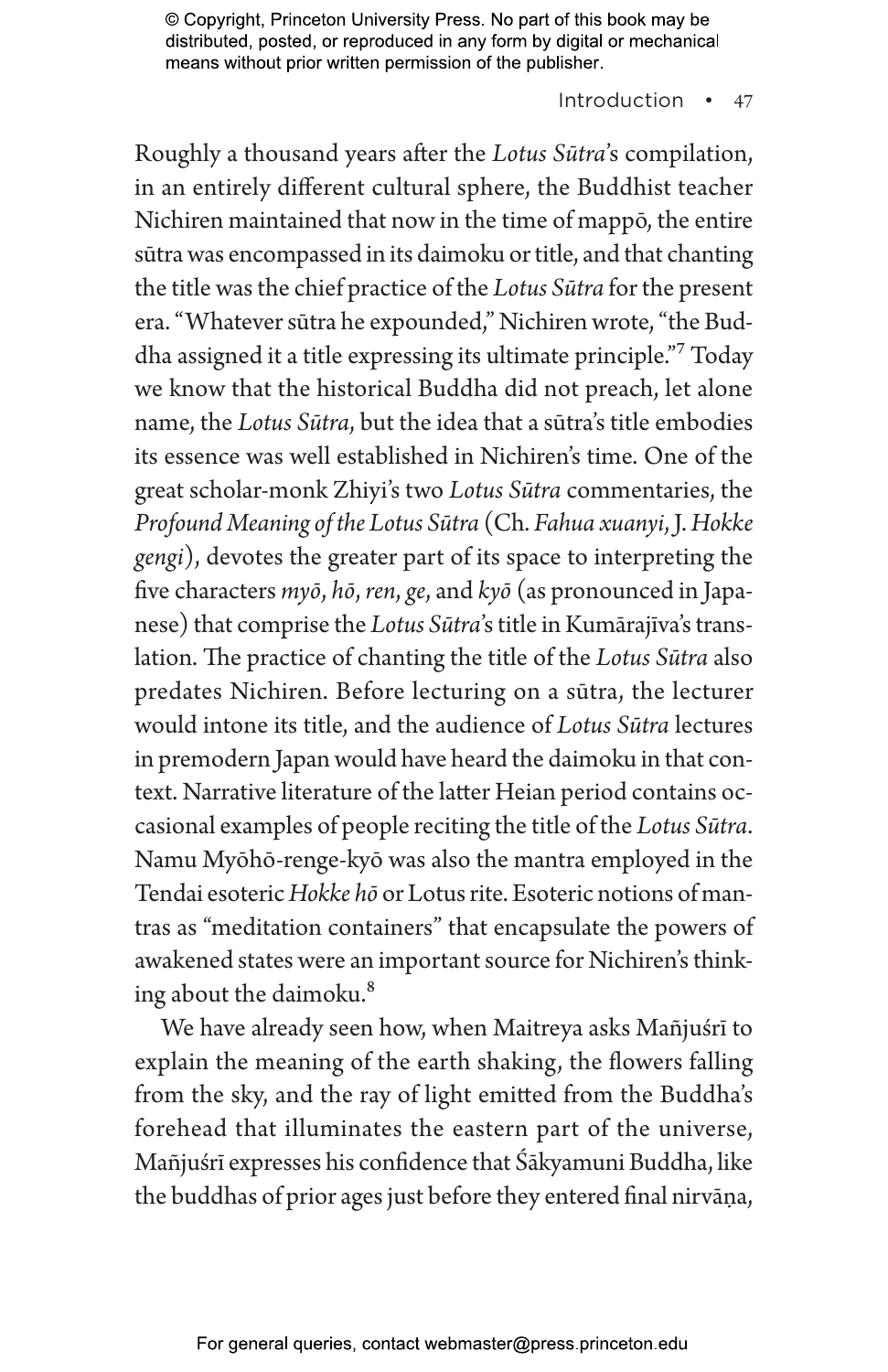48 • Chapter One

will now preach a sūtra called *White Lotus of the True Dharma* (*Saddharma-puṇḍarika-sūtra*). This was the first time, Nichiren wrote, that sentient beings of this world had heard the name of the *Lotus Sūtra*.9 This introductory chapter marks a convenient place in the present study to say more about Nichiren's understanding of the *Lotus Sūtra*'s title.

First, we might consider the individual words that make up the title. *Myō* has the connotations of "wonderful," "marvelous," and "inconceivable." The use of this character in the title was Kumārajīva's innovation; an earlier translation by Dharmaraksa (230?–316) uses *shō* (Ch. *zheng*), meaning "true" or "correct." Fayun (467–529), an early Chinese commentator on the *Lotus Sūtra*, took *myō* (*miao*) to mean "subtle" as opposed to "crude" or "coarse." Zhiyi argued that *myō* has both a relative and an absolute meaning. From a relative standpoint, *myō*, denoting the perfect teaching, is superior to all others, which by comparison are incomplete. But from an absolute standpoint, *myō* is perfectly encompassing; there is nothing outside it to which it could be compared. This reading laid the groundwork for later understandings of the *Lotus Sūtra* as both superior to, and at the same time inclusive of, all other teachings.

Nichiren said that *myō* has three meanings. The first is to open, meaning that it opens the meaning of all other sūtras. "When the Buddha preached the *Lotus Sūtra*, he opened the storehouse of the other sūtras preached during the preceding forty-some years, and all beings of the nine realms were for the first time able to discern the treasures that lay within those sūtras," he wrote. Second, *myō* means "perfectly encompassing"; each of the 69,384 characters of the sūtra contains all others within itself. "It is like one drop of the great ocean that contains water from all the rivers that pour into the ocean, or a single wish-granting jewel that, although no bigger than a mustard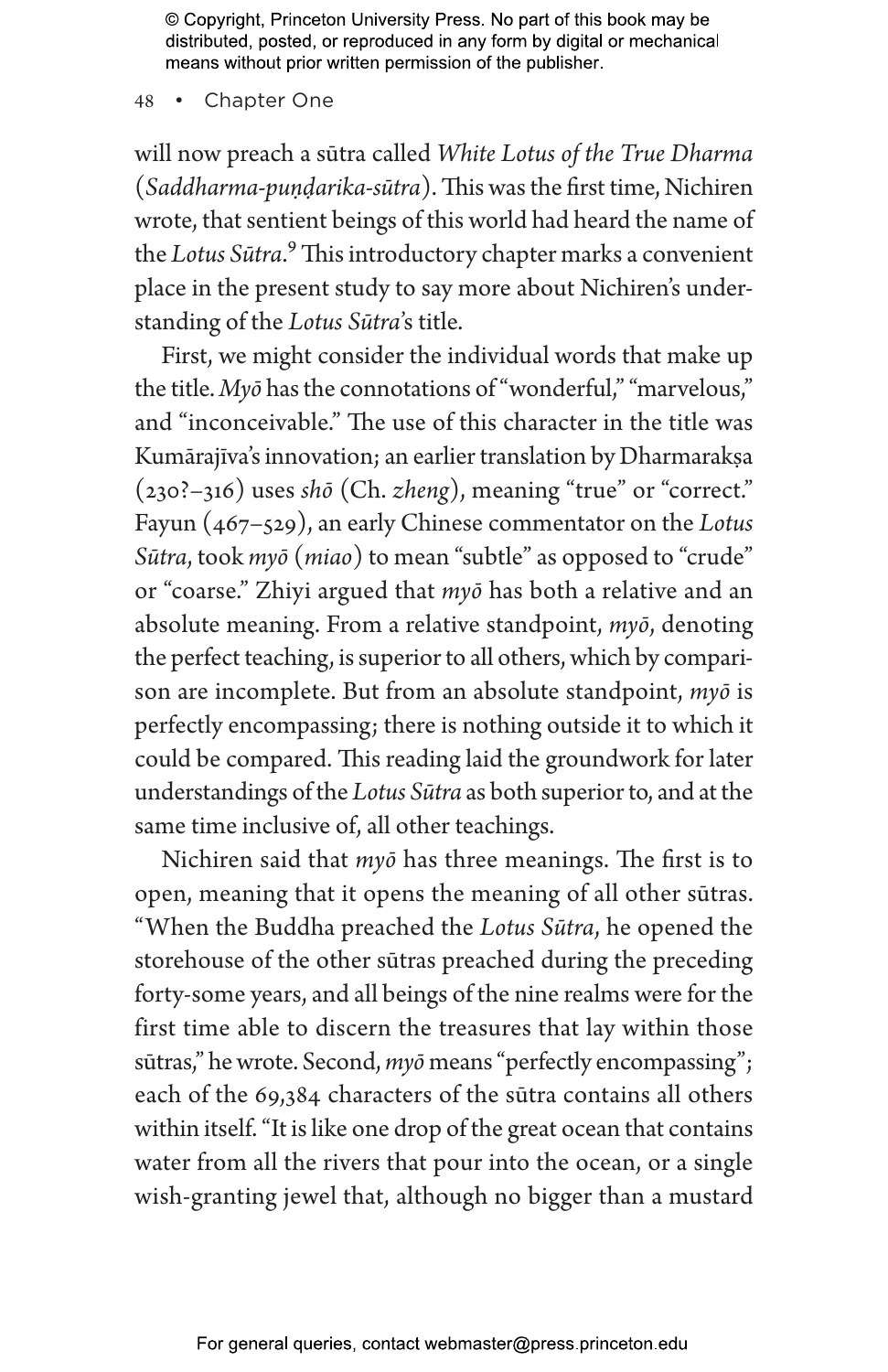## Introduction • 49

seed, can rain down all the treasures that one might gain from all wish-granting jewels." And third, *myō* means "to restore to life," meaning that it revives the seeds, or causes, of buddhahood in those who have neglected or destroyed them.<sup>10</sup>

*Renge* means "lotus blossom," and the Sanskrit *puṇḍarīka* indicates a white lotus. Lotuses grow in muddy water to bloom untainted above its surface and thus represent the flowering of the aspiration for awakening in the mind of the ordinary, deluded person. The lotus plant also produces flowers and seedpods at the same time. To Chinese Tiantai patriarchs, as well as medieval Japanese Tendai interpreters, this suggested the simultaneity of "cause" (the nine realms, or states of those still at the stage of practice) and "effect" (the buddha realm or state of buddhahood), meaning that all ten realms are mutually inclusive. Nichiren draws on the analogy of the lotus to stress his claim that the *Lotus Sūtra* enables the realization of buddhahood in the very act of practice. As he expressed it: "The merit of all other sūtras is uncertain, because they teach that first one must plant good roots and [only] afterward become a buddha. But in the case of the *Lotus Sūtra*, when one takes it in one's hand, that hand at once becomes a buddha, and when one chants it with one's mouth, that mouth is precisely a buddha. This is just like the moon being reflected on the water the moment it rises above the eastern mountains, or like a sound and its echo occurring simultaneously."11

The last character, *kyō*, means "sūtra." *Kyō* in the title of the *Lotus Sūtra*, Nichiren said, encompasses all the teachings of all buddhas throughout space and time.12 *Namu*, which prefaces the title in chanting, comes from Sanskrit *namas*, meaning "reverence," "devotion," or "the taking of refuge." Ultimately, Nichiren took it as expressing the willingness to offer one's life for the dharma. Nichiren made clear, however, that the significance of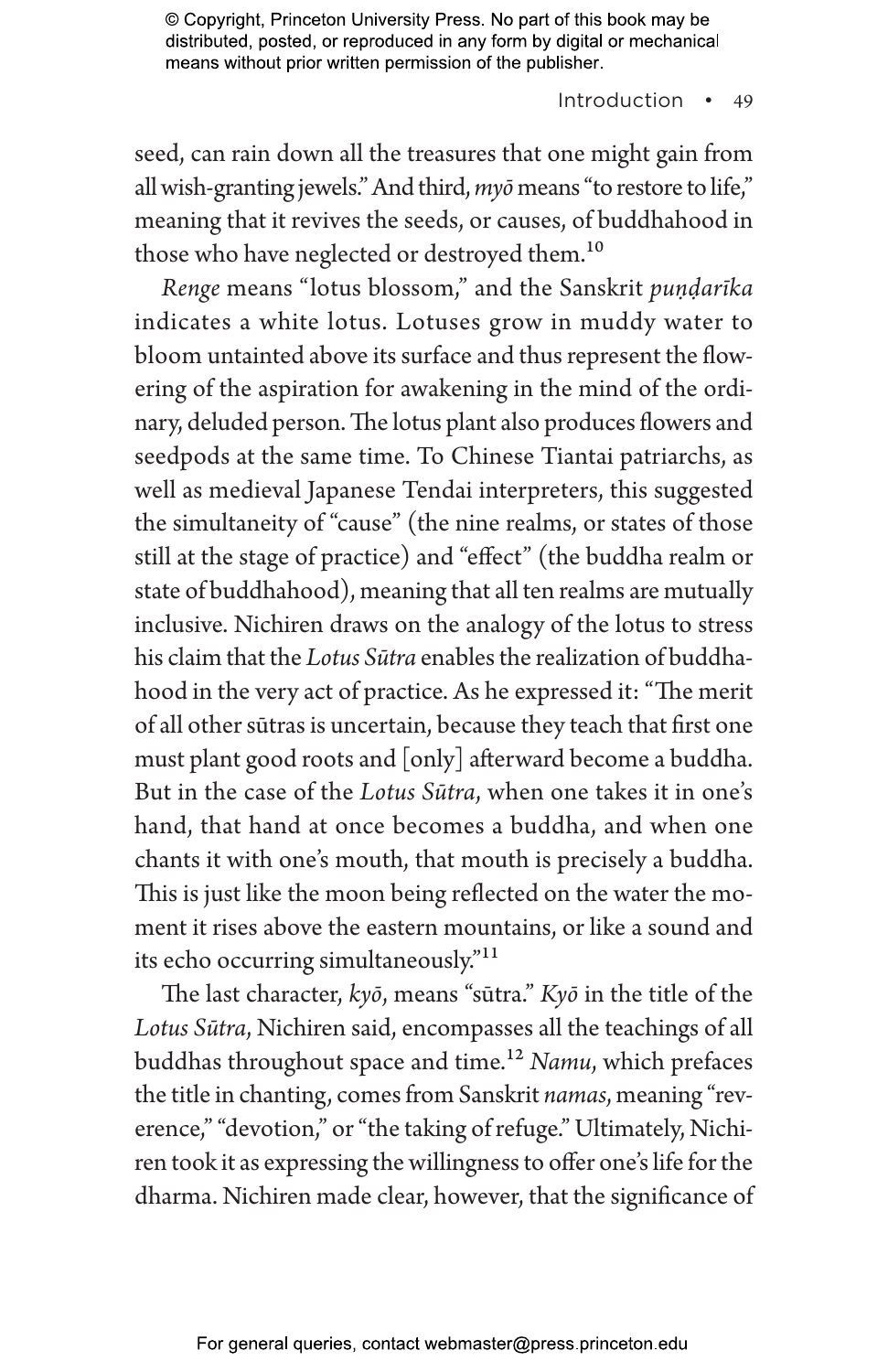50 • Chapter One

the daimoku does not lie in its semantic meaning. The daimoku, he said, is neither the text nor its meaning but the intent, or heart, of the entire sūtra.<sup>13</sup> He defined it alternately as the seed of buddhahood, the father and mother of all buddhas, and the "three thousand realms in a single thought moment in actuality" (*ji no ichinen sanzen*)—a concept to which we will return in Chapter Sixteen. Nichiren's interpretation of the entire *Lotus Sūtra* is grounded in his understanding that the "heart" of the entire sūtra is the wonderful dharma, instantiated in its title, which encapsulates the awakened state that buddhas attain and which opens that buddhahood to all who chant it, however meager their moral virtue or understanding. "To practice only the seven characters Namu Myōhō-renge-kyō might seem narrow," he said, "but because those characters are the teacher of all buddhas of the past, present, and future; the leader of all the bodhisattvas in the ten directions; and the compass for all sentient beings on the path of attaining buddhahood, that practice is actually profound."14

In developing his teachings about the daimoku of the *Lotus Sūtra*, Nichiren drew upon and adapted earlier traditions of *Lotus* interpretation. Chinese exegetes had often employed a technique known as "analytic division" (Ch. *fenke*) or parsing that purported to uncover categories of meaning implicit within a particular sūtra, and thus, to reveal the Buddha's true intent. Zhiyi, for example, divided the *Lotus Sūtra* into two sections: the first fourteen of its twenty-eight chapters, he said, represent the "trace teaching" (Ch. *jimen*, J. *shakumon*), which presents Śākyamuni Buddha as a "trace" or manifestation, that is, a historical figure who lived and taught in this world, while the second fourteen chapters constitute the "origin teaching" (*benmen*, *honmon*), which presents Śākyamuni as the primordial buddha, awakened since the inconceivably remote past. The intent of the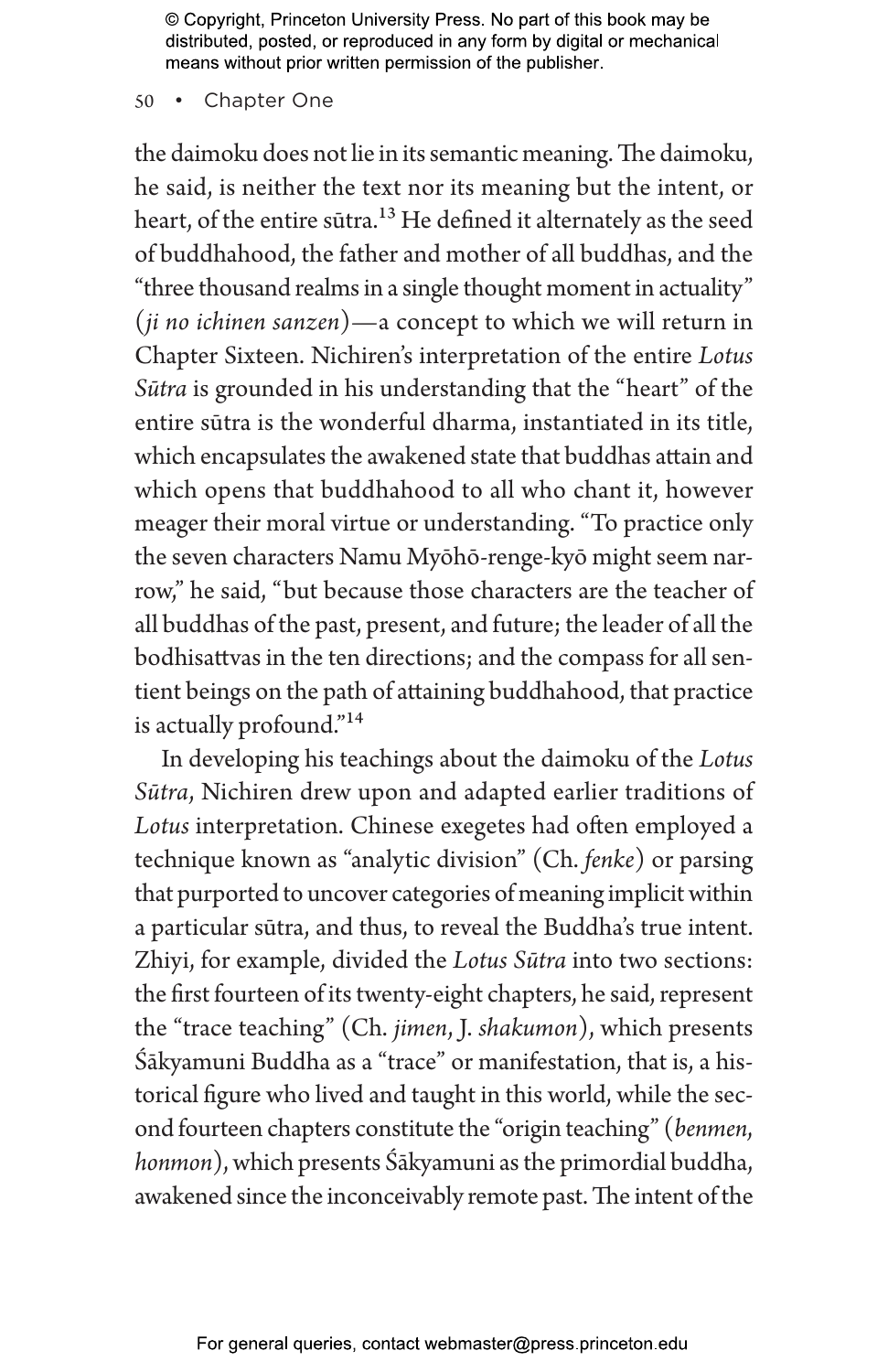## Introduction • 51

trace teaching, Zhiyi said, lies in opening the three vehicles to reveal the one vehicle, while the intent of the origin section is to reveal the Buddha's original awakening in the distant past. Nichiren also regarded these as the two great revelations of the *Lotus Sūtra*. For him, the trace teaching revealed buddhahood as a potential inherent in all beings, while the origin teaching presented it as a reality fully manifested in the Buddha's life and conduct. Nichiren saw the core of the trace and origin teachings as Chapters Two and Sixteen, respectively, and urged his followers to recite these chapters as part of their daily practice.

Chinese commentators also typically divided sūtras into three parts: an introductory section, the main exposition, and a "dissemination" section, urging that the sūtra be transmitted to the future. Zhiyi divided the *Lotus Sūtra* accordingly: Chapter One of the *Lotus Sūtra* represents "introduction"; Chapters Two through the first part of Seventeen represent the "main exposition"; and the latter part of Chapter Seventeen and the remaining chapters represent "dissemination." Zhiyi further divided each of the sūtra's two exegetical divisions, the trace and origin teachings, into these three parts.<sup>15</sup> Nichiren expanded this threefold analysis in two directions. Zooming out, as it were, he applied it to the entirety of the Buddha's teachings: all teachings that preceded the *Lotus Sūtra* are "introduction"; the threefold *Lotus Sūtra* is the "main exposition"; and the *Nirvāṇa Sūtra*, which Tendai tradition regards as a restatement of the *Lotus Sūtra*, represents "dissemination." Zooming in, he identified all the teachings of all buddhas throughout space and time, including the trace teaching of *Lotus Sūtra*, as preparation, and the daimoku, Namu Myōhō-renge-kyo, the heart of the origin teaching, as the main exposition. Nichiren did not say explicitly what "dissemination" would mean in that case. His later disciples put forth various explanations, for example, that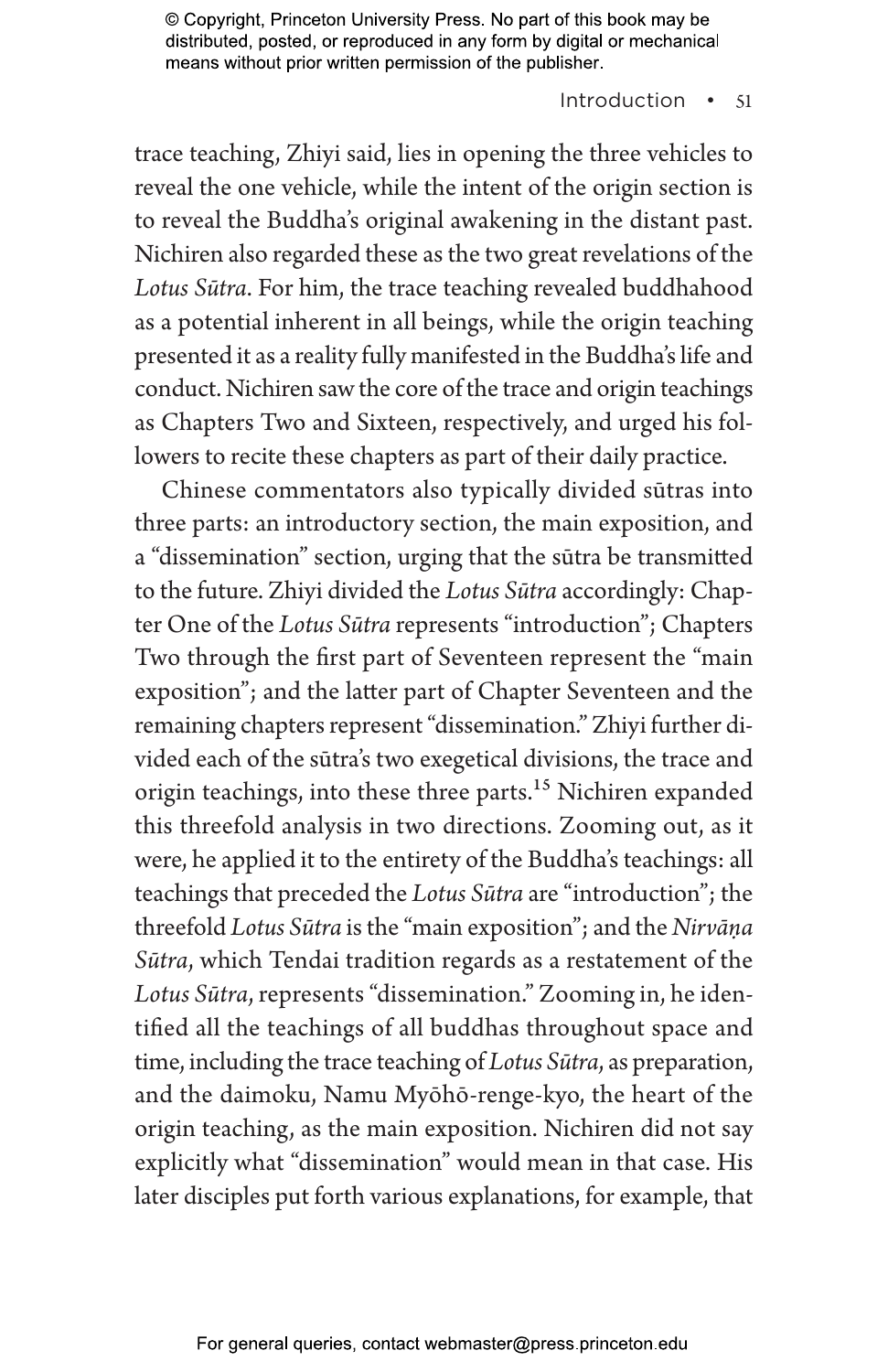52 • Chapter One

it referred to the spread of Namu Myōhō-renge-kyō in the mappō era.<sup>16</sup>

Nichiren was initially moved to remonstrate with government authorities by the suffering he had witnessed following a devastating earthquake in 1257. It was then that he composed and submitted his treatise *Risshō ankoku ron*, his first admonishment to persons in power. Initially he saw that earthquake as collective karmic retribution for the error of neglecting the *Lotus Sūtra*. But over time it came to evoke for him the shaking of "the whole buddha world"  $(5)$  in the "Introduction" chapter presaging Śākyamuni's preaching of the *Lotus*. Thus the 1257 quake assumed for him a second meaning as a harbinger of the spread of the daimoku of the *Lotus Sūtra*, the teaching for the Final Dharma age. "From the Shōka era (1257–1259) up until the present year (1273) there have been massive earthquakes and extraordinary celestial portents," he wrote. ". . . You should know that these are no ordinary auspicious or inauspicious omens concerning worldly affairs. They herald nothing less than the rise or decline of this great dharma."17 Just as the quaking of the earth had presaged the Buddha's preaching of the *Lotus Sūtra*, a violent earthquake had preceded his own dissemination of the sūtra and the practice of chanting its daimoku. This is but one example of how Nichiren read the events of his own life and times as mirrored in the *Lotus Sūtra*.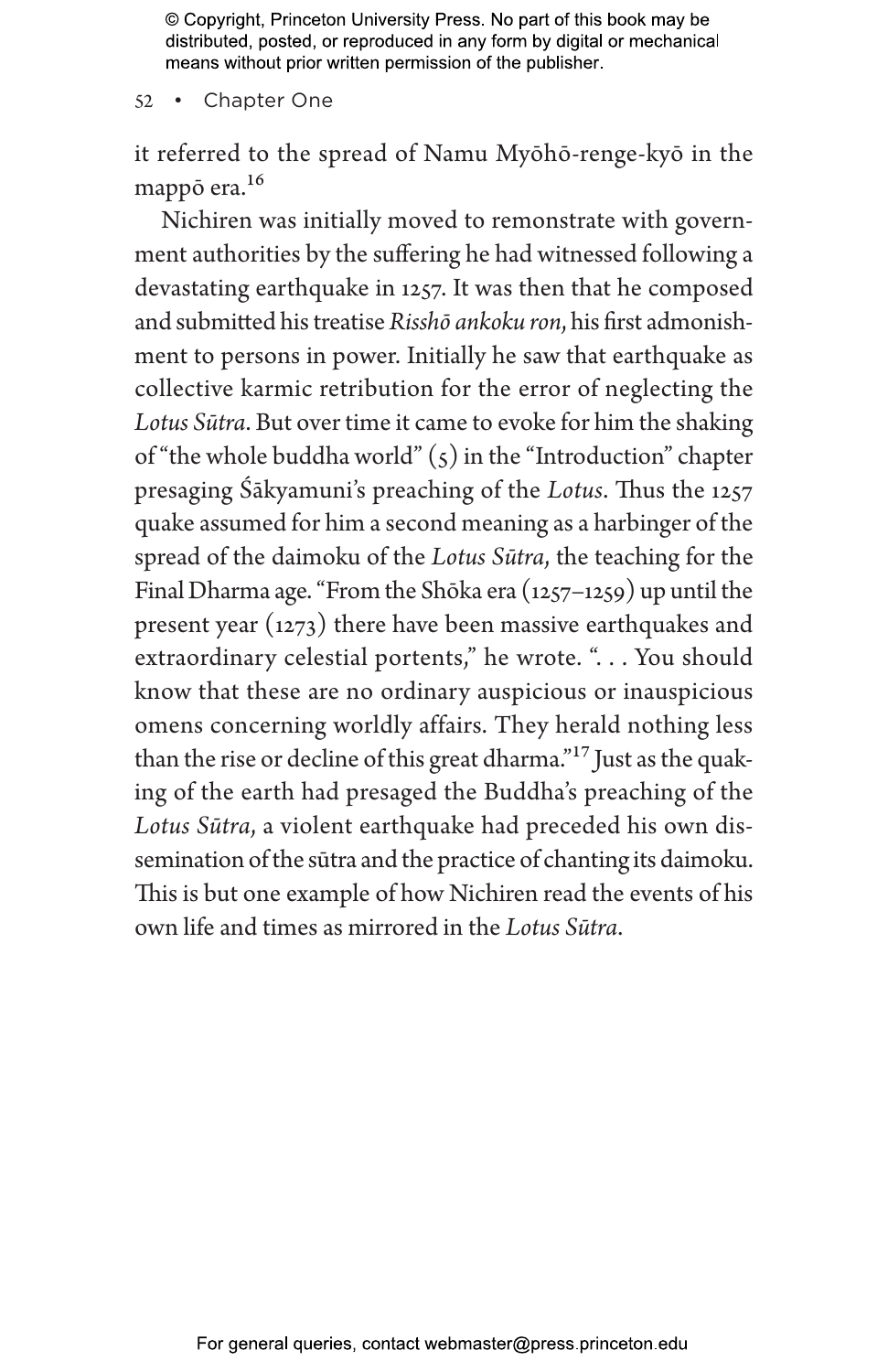



*abhidharma*, 54, 55 *Abhidharmakośa*, 142 Abutsu-bō, 145 aft erlife. *See* hells; karmic retribution; pure land Ajātaśatru, King, 39, 146 Akṣayamati, 238 Akṣobhya, 112 Amitābha (Amida): attendants of, 240–42; in *Lotus Sūtra*, 112; and nenbutsu, 27, 28, 29, 84, 232; Nichiren on, 83, 116; pure land of, 27–28, 189, 231–32, 233–34, 256; sūtras on, 233; vow of, 27, 84, 148. *See also* nenbutsu Ānanda, 35, 123–24, 182 Annen, 21 apparitional city, parable of, 115–16 *Argonautica*, 170–71 arhats: achievement of nirvāṇa by, 37, 54, 55–56, 58–60, 74, 77, 100, 115–16; distinguished from buddhas, 54–55; in *Lotus Sūtra* assembly, 36–37, 77; in Mahāyāna sūtras, 58–59; as "non-learners," 123; postmortem status of, 113–14; predictions of buddhahood for, 105, 122–23. *See also* Śāriputra Aśoka, 137 Atiśa, 13 Avalokiteśvara (Ch. Guanyin; J. Kannon), 38, 175, 238, 239, 240–42, 282n1 (chaps. 24 and 25)

Avīci hell, 40, 80, 85–86, 102, 120, 151, 207

Bazhi Toutuo, 227 Bhaiṣajyaguru (Yakushi), 83, 235 Bhaiṣajyarāja (Yakuō): cult of, 223, 230; dhāraṇīs of, 243, 244; in "King Śubhavyūha" chapter, 249–51; in *Lotus Sūtra*, 129–30, 138, 160; self-immolation of, 223-29; Zhiyi as manifestation of, 175 Bhīṣmagarjitasvararāja, 206 blind man, parable of, 99–100 bodhisattva path: as ideal, 10-11, 14, 38; Śākyamuni's past teaching of, 58–59, 60, 61–62; six perfections, 61, 194, 195–96, 197 bodhisatt vas: and distinct or separate teaching, 17–18; emerging from earth, 170–78, 218; forms taken by, 239; in *Lotus Sūtra* assembly, 37–39, 160, 161; from other worlds, 170, 174, 175–76; practices of, 166–67, 195-96; self-immolation of, 224–25, 281n3. *See also individual names* body: female, 153, 154; reading *Lotus*  Sūtra with, 164-65; self-immolation

of, 224, 225–26, 281n3; self- mutilation of,  $226 - 28$ ; self-sacrifice of,  $165$ , 227–29. *See also* buddha bodies

Brahmā, 62, 111, 126, 147, 153, 213, 215–16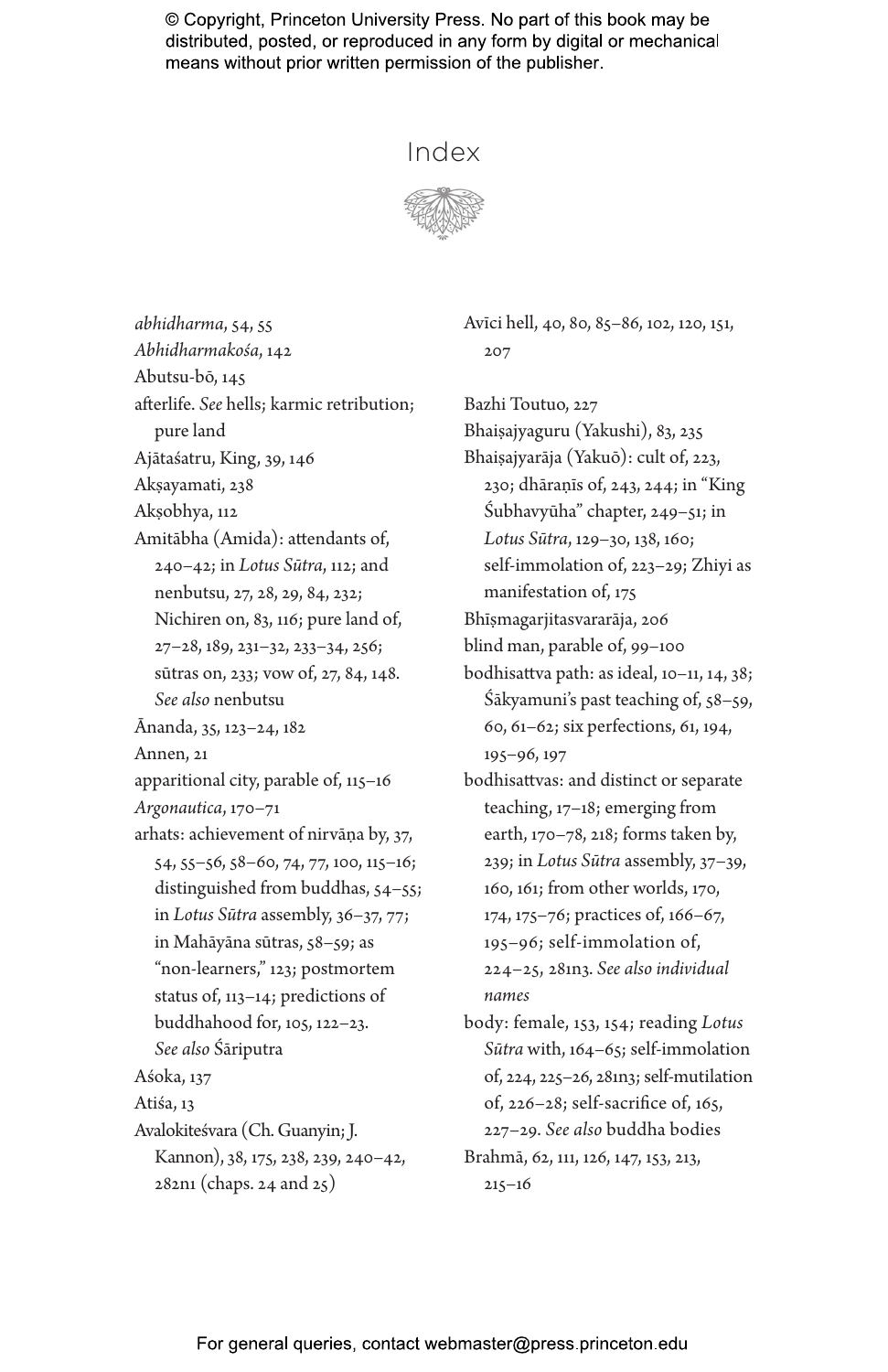286 • Index

Buddha: Ānanda as attendant of, 35; beam of light from forehead of, 40–45, 139; bodhisattva path of, 44; buddha field of, 139–40, 184; death or final nirvāṇa of, 136, 172, 182; enlightenment of, 5–6, 58, 62–64, 74–75, 172, 179–82, 184–85; family members of, 36–37, 160–61, 162; as interchangeable with *Lotus Sūtra*, 259–60; life of, 10, 58, 171–72, 180–81; lifespan of, 118, 179–85; as original or primordial buddha, 50, 173, 180, 184, 185, 187–89, 193, 218–19, 265–66; relics of, 113, 136; as son of Mahābhijñājñānābhibhū, 112–13,  $117-18$ ; teaching methods of,  $62-65$ , 76–77, 97–98, 117, 179; three virtues of, 82–83; words of, 4, 7, 11, 14, 24, 172, 199, 260, 263, 265. *See also* buddhas; "two buddhas seated side by side" buddha bodies, 185 buddha field (*buddhakṣetra*), 139–40, 184 buddhahood. *See* enlightenment buddha land: immanence of, 184, 188–91; Nichiren's vision of, 104, 191, 205, 266; realization in present world, 22, 30, 31, 188, 190, 191, 265–66 buddha nature (Ch. *foxing*; J. *busshō*): Nichiren's use of term, 126–27; Sadāparibhūta story and, 207–8 buddha realm. *See* buddha land; ten realms buddhas: Candrasūryapradīpa, 43, 44, 46; distinguished from arhats, 54–55; marks adorning bodies of, 40; Śākyamuni's emanations summoned, 139–40; single buddha doctrine, 141–42, 275n5 (chap. 11);

tongues of, 215–16; "two buddhas seated side by side,"  $4-5$ ,  $141-43$ , 144–47, 171; wisdom of, 53, 55–56, 71, 127. *See also* Buddha; Maitreya buddha vehicle (*buddhayāna*), 58. *See also* one vehicle Buddhist docetism, 181 burning house, parable of, 77–79, 82–83, 188 Burnouf, Eugène, 42, 89

Candrasūryapradīpa, 43, 44, 46, 57, 112 Candrasūryavimalaprabhāsaśrī, 223, 224 Cervantes, Miguel de, *Don Quixote*, 45, 46 Chan school, 204. *See also* Zen Chegwan, 91, 269n17 China: introduction of Buddhism in, 14, 203; *Lotus Sūtra* commentaries in, 8, 50; *Lotus Sūtra* in, 13–19, 20, 225–27; translations of *Lotus Sūtra*, 12, 14–15, 48, 152, 206, 207. *See also* Kumārajīva; Zhiyi Christianity: docetism heresy and, 181; "Harrowing of Hell" doctrine of, 114; paintings of Virgin Mary,

*daimandara*. *See* great maṇḍala daimoku (Myōhō-renge-kyō, Namu Myōhō-renge-kyō): as allencompassing, 50, 72, 73, 148, 196–98; and bodhisattvas of the earth, 177, 219–20; chanting until moment of death, 165; as containing entire *Lotus Sūtra*, 33, 47, 50; and direct realization of buddhahood, 71–72; as embodiment of buddha wisdom, 71; in Final Dharma age,

45–46; Revelation, 214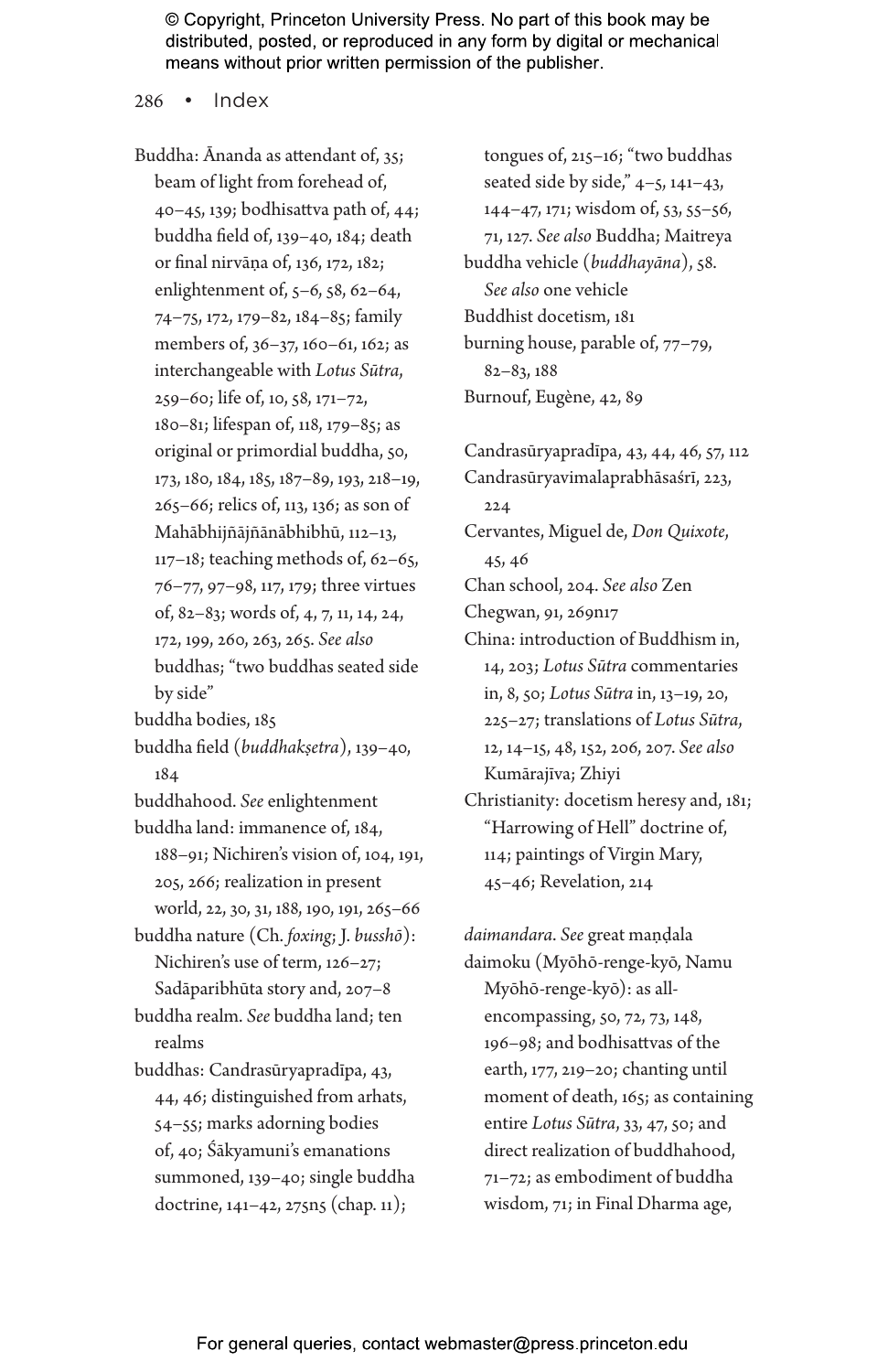Dīpaṃkara, 43, 44, 76

Index • 287

47, 50, 118–20; and five principles, 219; as "hidden in depths" of "Lifespan" chapter, 187–88; and jeweled stūpa, 145; meanings of individual syllables, 47–49; Nichiren's advocacy of, 22, 29, 71, 198, 265; on Nichiren's maṇḍala, 145–46; powers of, 26, 49–50, 71–73, 187–88, 221–22, 235–36; *rākṣasī*s protecting devotees of, 245–47; and realizing buddhahood with this very body, 22, 29, 32; replacing three disciplines, 198; as seed of buddhahood, 50, 119, 127; teaching to others, 121 *Daji jing* (*Mahāsaṃnipāta Sūtra*; *Great Collection Sūtra*), 230–31 Dalai Lama, 240 *Dazhi du lun* (*Treatise on the Great Perfection of Wisdom*), 66, 120 demons. See Hārītī; *rāk*ṣ*asī*s Devadatta: accounts of, 149–51, 156, 276n2; as enemy of Śākyamuni, 149–50; in *Lotus Sūtra*, 149, 151–52, 155–56; Nichiren on, 155–56; on Nichiren's maṇḍala, 146; prediction of buddhahood for, 151, 156 "Devadatta" chapter, as originally separate text, 12, 152, 268n6, 276n2 dhāraṇīs, 243–44, 258 dharma: true (*saddharma*), 57–59; turning the wheel of, 7, 76–77 dharma body, 137, 185 Dharmagupta, 14–15 Dharmamati (Fayi), 152 Dharmarakṣa, 14, 48, 207 dharma-realms. *See* ten realms *Diamond Sūtra* (*Vajracchedikāprajñāpāramitā Sūtra*), 1–2, 11, 137–38

disparaging the dharma. *See* slander of the dharma docetism, 181 *Don Quixote* (Cervantes), 45, 46 Eagle Peak. *See* Vulture Peak earthquakes: in Japan, 29, 52, 85; as portents, 182, 215; at time of a buddha's enlightenment, 110–11; in "Transcendent Powers" chapter, 213, 215 Edgerton, Franklin, 42 Eison, 148 emptiness, 11, 16-18, 67, 89, 92, 203 Enchin, 21 enlightenment: of the Buddha, 5–6, 58, 62–64, 74–75, 172; as linear process, 186; of the primordial buddha, in remote past, 179–82, 184–85, 188–89; simultaneous cause and effect in, 186; sudden, 20; three paths in mainstream Buddhism, 37–38, 58–59, 62, 70, 76; universal buddhahood, 7, 58–64, 65–66, 76, 127–28, 155; of women, 153, 154, 160–61, 162, 232, 233. *See also* bodhisattva path; realizing buddhahood with this very body Ennin, 21 Enryakuji, 20, 95 esoteric Buddhism (*mikkyō*): cosmic buddha in, 185; and Kishimojin, 245; *Lotus Sūtra* and, 20–21; mantras in, 21, 47, 244; Nichiren and, 23, 27, 30, 85 "eternal Buddha," 184 ethics. *See* moral conduct; six perfections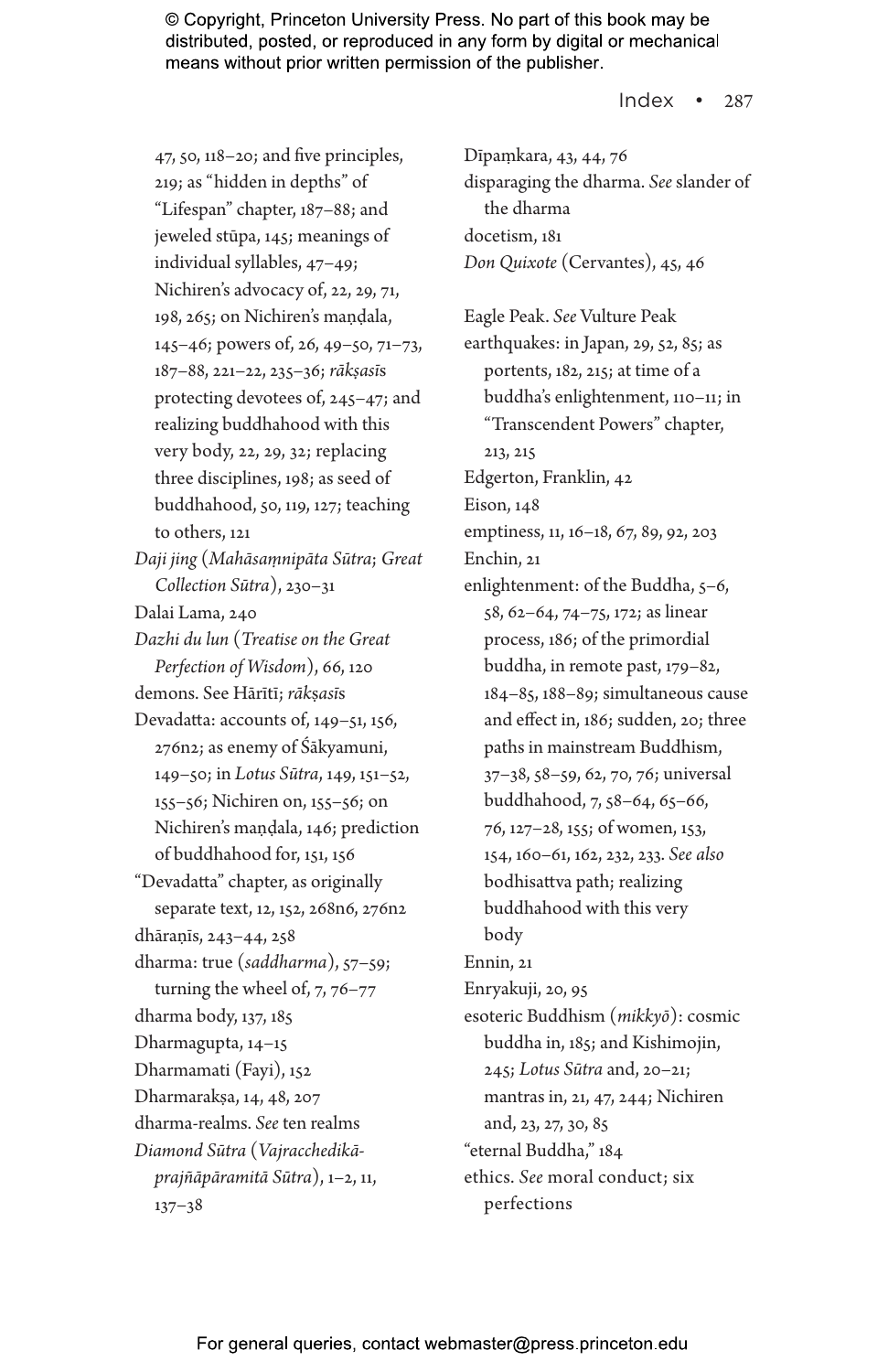288 • Index

families: the Buddha's relatives, 36–37, 160–61, 162; King Śubhavyūha's story, 249–51; Nichiren on filial piety and *Lotus* devotion, 251–54; saving members of, 109, 249–54 Faxian, 152 Fayun, 48 filial piety, 252–54 Final Dharma age (*mappō*): dating of, 26, 176; defined, 22; Hōnen on, 27; Japanese perceptions of, 8, 26–27; Nichiren on, 21–22, 27, 29, 86–88, 118–20, 169, 176–78, 262 five flavors, 106 five natures, 94 five periods of teaching, 18, 91–93, 106, 269n17 five practices, 131–32 *Flower Garland Sūtra* (*Avataṃsaka Sūtra*), 6, 18, 91–92, 93, 96 formless repentance, 259 Fujiwara no Teika, 208 funerary and memorial rites, 107–9, 157 Gadgadasvara, 237, 239–40 Gautama. *See* Buddha gender hierarchy, 154, 232. *See also* women Genshin, 95 ghee, 106, 230, 274n2 (chap. 6) Ghost Festival (Skt. Ullambana; Ch. Yulanpen; J. Urabon), 108–9 *gohonzon*. *See* great maṇḍala good friends (Skt. *kalyāṇamitra*; J. *zenchishiki*), 256 *Greater Amitābha Sūtra* (*Sūtra of* 

*Immeasurable Life*), 116 great maṇḍala (*daimandara*) of

Guanding, 16, 82–83

Nichiren, 145–46. *See also* maṇḍalas

Guanyin. *See* Avalokiteśvara *gyōja* (practitioner), 164–65 Hakii Saburō, 155–56 Hakuin, 3 Hārītī (Kishimojin), 146, 243, 244–45 *Heart Sūtra*, 1–2, 11, 13 hells, 25, 80–81, 83–86, 87–88, 102. *See also* Avīci hell herbs, parable of, 97–98 Hīnayāna, 10, 17, 25, 74, 92, 106, 142 *hōbō*. *See* slander of the dharma *Hokke hō* (Lotus rite), 47, 144 Hōnen, 27–28, 83–84, 148, 251, 257 *Hongzan fahua zhuan* (*Accounts in Dissemination and Praise of the Lotus*), 226 *honmon*. *See* trace and origin teachings Hossō (Faxiang) school, 93–96 Huayan school. *See* Kegon school Huisi, 20, 144, 166, 175, 208, 241 Huiyi, 226 Huiyuan, 208 hungry ghosts, 107–9

*ichinen sanzen* (three thousand realms in a single thought-moment): "in actuality" (*ji no ichinen sanzen*), 50, 72, 146, 187; Nichiren on, 24–25, 66, 69–72, 104, 187, 189; Zhanran on, 69, 190; Zhiyi on, 24, 25, 68–69, 189–90 Ikegami family, 253–54 *Iliad*, 46 India: commentaries in, 8; *Lotus Sūtra* in, 10–13; Mahāyāna in, 10–11, 13, 83 Islam, legal interpretation in, 5

Jason and Argonauts, 170–71 jeweled stūpa: appearance in *Lotus Sūtra*, 138–46, 171; Nichiren on,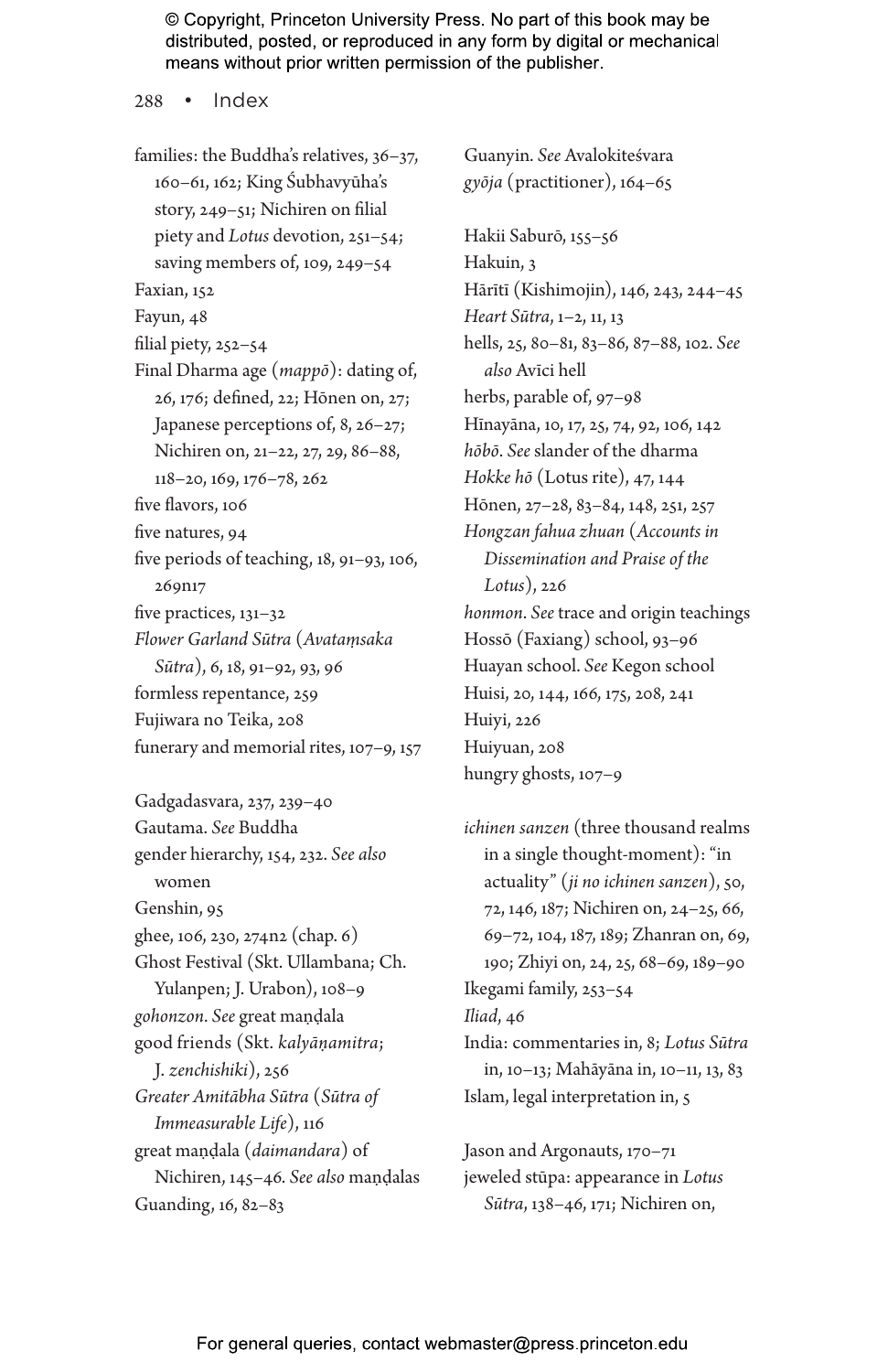Index • 289

145–46; transmission of *Lotus Sūtra* in, 143, 218; two buddhas in,  $141 - 43$ jewel hidden in garment, parable of, 122–23, 125–27 jewel in topknot, parable of, 168 Ji (Kuiji), 13 Jizang, 208 Jñānagupta, 14–15

*Kaimoku shō* ("Opening the Eyes"),  $101 - 3$ Kamakura Bakufu, 23–24, 29–31, 101, 253 *kanjin* (mind contemplation), 187 *Kanjin honzon shō* ("On the Contemplation of the Mind and the Object of Worship"), 70–71 Kannon. *See* Avalokiteśvara karmic retribution: for disparaging the *Lotus Sūtra*, 52, 83, 86, 102, 210, 248; in story of Maudgalyāyana's mother, 107–9 Kegon (Huayan) school, 93, 95, 96, 204 Kishimojin (Hārītī), 146, 243, 244–45 Kōfukuji, 95 Kuiji. *See* Ji Kūkai, 244, 257 Kumārajīva, *Miaofa lianhua jing*: "Devadatta" chapter incorporated into, 152; "five hundred years" in, 230; "Herbs" chapter in, 98; "Perseverance" chapter verse section in, 162; popularity of, 14–15; "Sadāparibhūta" chapter in, 206, 207; Sanskrit sources of, 66; and *Sūtra of Immeasurable Meanings*, 39; "ten suchnesses" passage in, 66, 271n3; title of sūtra, 47, 48; translation of

name Sarvasattvapriyadarśana ("Seen with Joy by All Sentient Beings") in, 223; "true aspects of the dharmas" in, 66 *kyō* (sūtra), 49

"last five hundred years," 230, 262 lesser vehicle. *See* Hīnayāna lotus flower, significance of, 49 Lotus rite (*Hokke hō*), 47, 144 *Lotus Sūtra*: acknowledgment of own belatedness, 64–65, 168, 180; Buddhist Hybrid Sanskrit used in, 42; Chinese translations of, 12, 14–15, 48, 152, 206, 207; commentaries on, 5–8, 13, 33–34; compilation of, 4, 12, 42; difficulty of understanding and accepting, 3, 28, 55, 79–80, 131, 133–35; in East Asia, 1, 13–21, 264–65; enemies of, 56–57, 60, 161–62, 163, 211; English translations of, 15; "five practices" of, 131–32; French translation of, 1, 89; as "good friend," 257; as "good medicine," 235–36; hostility toward, 131, 134–35; influence of, 1–2, 15; as interchangeable with the Buddha, 259–60; later additions to, 12, 225, 236, 237–38, 258; legitimacy claims of, 35–36, 44–45, 56–57, 60, 112–13, 124, 161, 180, 264; narrator of, 35, 46; power of, 129–31, 155, 157, 159, 199–200; and rapid attainment, 20; reciting of, 131–32, 147; Sanskrit manuscripts of, 13; self-reference in, 45, 46, 64, 75, 143; as superior to other sūtras, 76–77, 84–85, 117; threefold, 15; title of, 47–50, 57; verse sections of, 41–42. *See also* Kumārajīva, *Miaofa lianhua jing*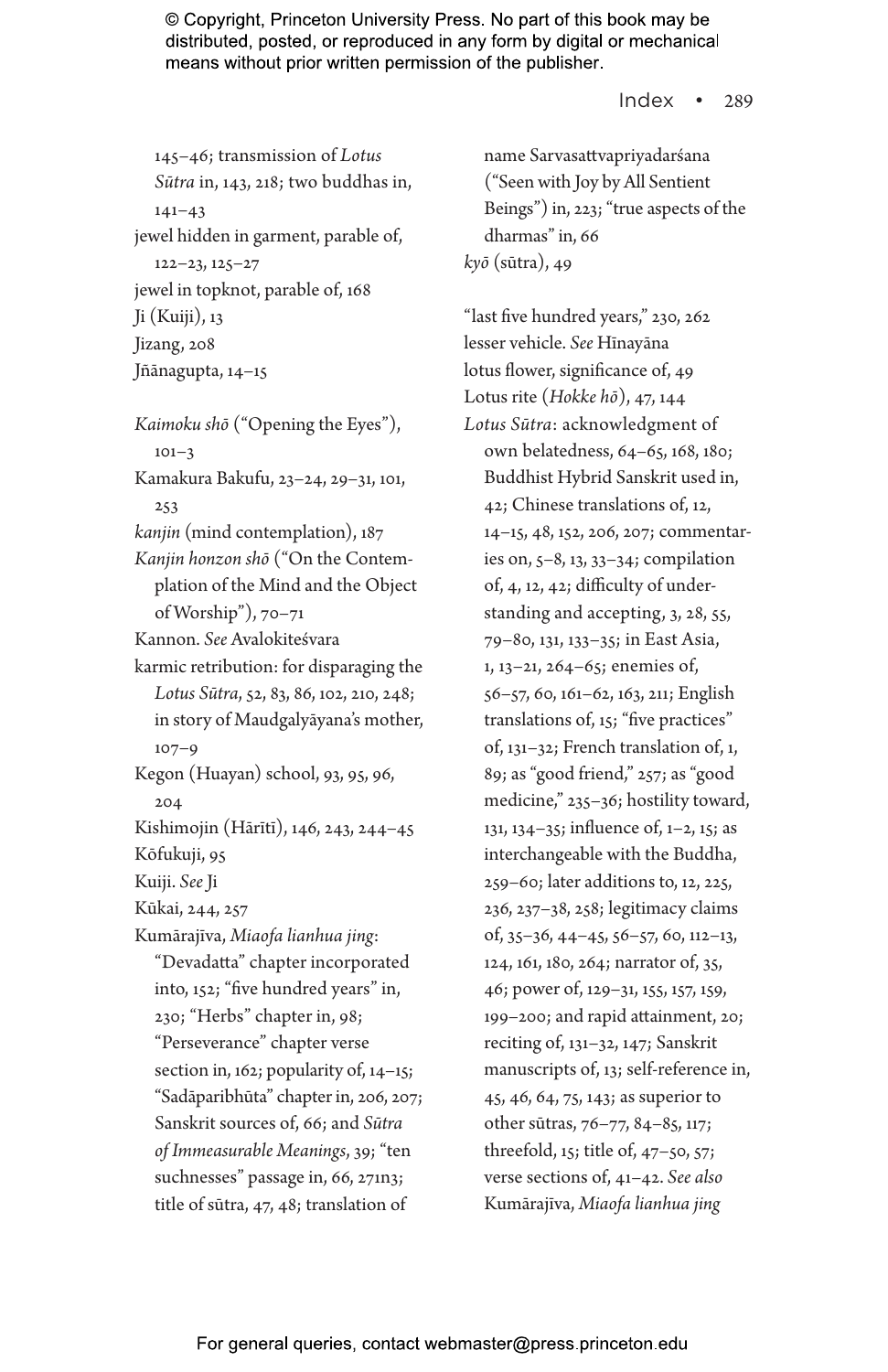290 • Index

*Lotus Sūtra*, propagation of: exhortations within sūtra, 143, 213–15, 231; in Final Dharma age, 87–88, 175–78; opponents of, 161–62, 163; proselytizing by Nichiren, 30, 31–32, 86, 163, 165, 190, 257, 266; self-sacrifice for, 228–29; *shakubuku* teaching method, 86, 169, 209, 266; six difficult acts, 147; vows of assembly, 160–63, 170, 218, 219 *Lotus Sūtra* assembly: arhats in, 36–37, 77; bodhisattvas in, 37–39, 160, 161; five thousand walk out of, 56–57; and Nichiren's maṇḍala, 146; as still ongoing, 144–45, 221 Mahābhijñājñānābhibhū, 110–13, 116–18, 120 Mahākāśyapa, 36, 89, 105–6 Mahākātyāyana, 89, 105–6 Mahāmaudgalyāyana. *See* Maudgalyāyana *Mahāparinibbāna Sutta* (*Great Discourse on the Final Nirvāṇa*), 136, 182 *Mahāparinirvāṇa Sūtra*. See *Nirvāṇa Sūtra* Mahāprajāpatī, 37, 160–61, 162 Mahāpratibhāna, 139, 160 Mahāsthāmaprāpta, 241 Mahāvairocana (Dainichi), 83, 185 Mahāyāna sūtras: on arhats, 58–59; on bodhisattva path, 10–11; compilation of, 10–11, 14; controversy over, 14, 56; dhāraṇīs in, 243; "Entrustment" chapter in, 213–14, 243; *Flower Garland Sūtra* (*Avataṃsaka Sūtra*), 6, 18, 91–92, 93, 96; *Saṃdhinirmocana Sūtra* ("Explanation of the [Buddha's] Intention"), 7, 77, 93, 96; treated as relics, 137

Maitreya: as future buddha, 38, 40–41; in *Lotus Sūtra*, 38, 40–45, 171–72, 182; Tuṣita heaven of, 38, 40–41, 189, 234, 259 maṇḍalas: in esoteric Buddhism, 21; of *Hokke hō*, 144; Nichiren's *daimandara*, 145–46, 188, 221, 261; Nichiren's inscription of, 32, 241, 244, 248 Mañjuśrī: as the Buddha's attendant, 261; in *Lotus Sūtra*, 38, 41–45, 47–48, 112, 166, 261; nāga princess story and, 152–53, 154; on Nichiren's maṇḍala, 241, 261 mantras, 21, 47, 244 *mappō*. *See* Final Dharma age Māra, 74–75, 153 Maudgalyāyana (Ch. Mulian, J. Mokuren), 36, 80, 105–6, 107–9, 150, 251 meditation: among three disciplines, 194, 196, 233; of the Buddha, 40, 166, 180; in Final Dharma age, 27; visualization, 11. *See also* six perfections Menander, 141 Merode Altarpiece, 46 *Milindapañha* (*Questions of Milinda*), 141 mind, phenomena and, 202–5 *mise en abyme*, 45–46 monastics: Devadatta's rules for, 150; forest-dwelling, 171; nuns, 124, 160–61; reciters of the dharma, 129; self-immolation or self-mutilation by, 225–27; *vinaya*, 227 moral conduct, 155–56, 194, 196. *See also* six perfections Mount Hiei, 20–21, 95, 144 *myō*, meanings of, 48–49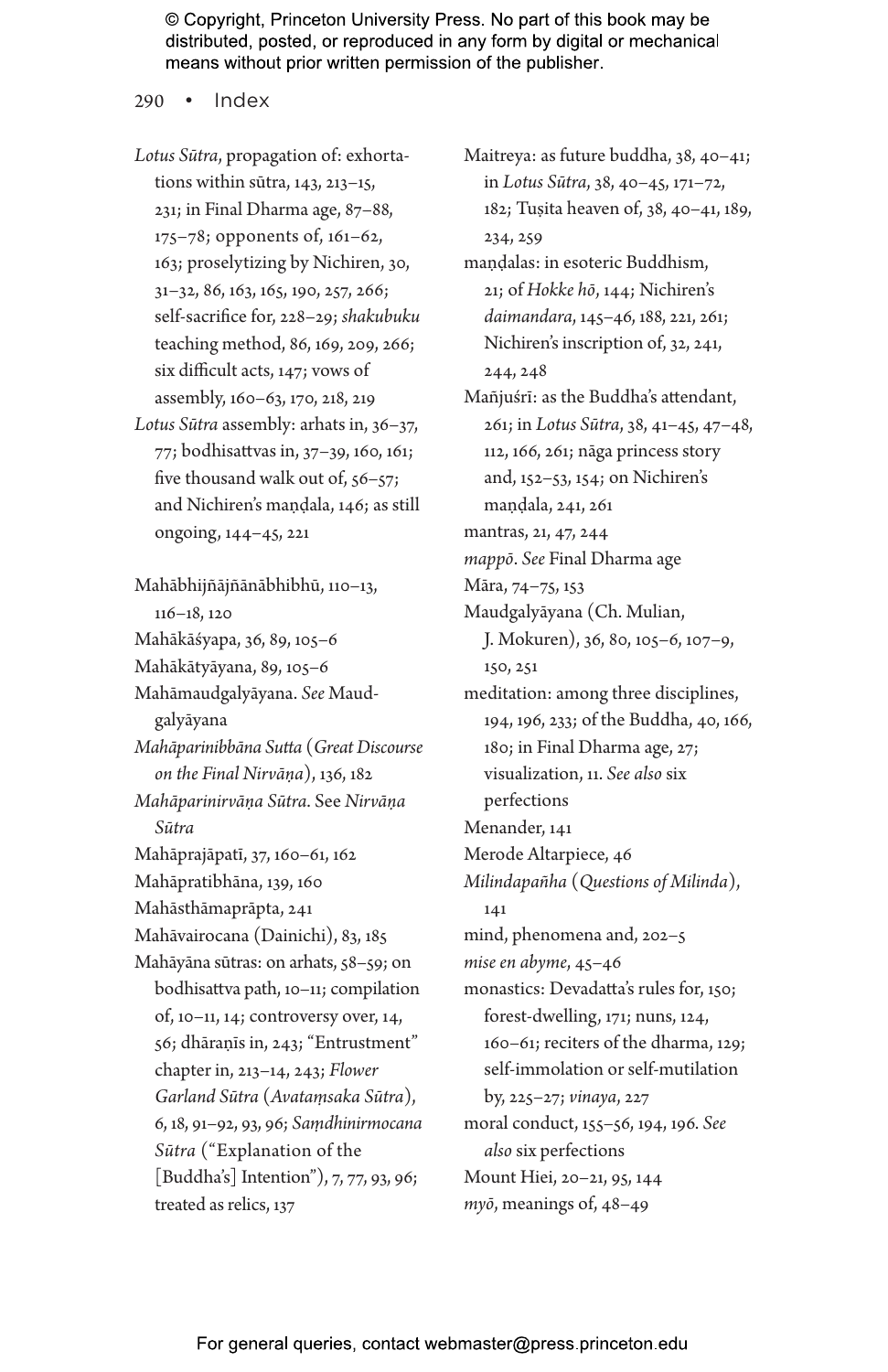Index • 291

nāga princess story, 152–55, 156–59 Nāgārjuna, 13, 257 Nāgasena, 141 Namu Myōhō-renge-kyō. *See* daimoku nenbutsu, 27, 28, 29, 72, 73, 84, 232 Nepal, Newar Buddhist community in, 13 "Never Despising." *See* Sadāparibhūta Nichiji, 251–52 Nichiren: context of thought and teachings of, 9, 21–23, 26–31, 34, 85–86, 95–96, 265–66; critique of Hōnen's teaching, 27–29, 84, 85, 251; exiles of, 30–31, 101, 135, 163–64, 210, 247, 253; followers of, 22, 101–3, 155–56, 157, 162, 164, 177–78, 200; influence of, 22, 266; life of, 8, 23–24, 101–3, 134–35, 163–65, 221, 247; lineage of, 220–21; as manifestation of Viśiṣṭacāritra, 176; name of, 216–17, 280n5; persecution of, 30, 31–32, 133, 176; personal copy of *Lotus Sūtra*, 32–33; proselytizing by, 30, 31–32, 86, 163, 165, 190, 257, 266; writings of, 32. *See also* daimoku; maṇḍalas Nichiren, thought, writings and commentary: on "boat for a

traveler" analogy, 229–30; on bodhisattvas emerging from earth, 174–78; on bodhisattvas of True and Semblance Dharma ages, 239–42; on bodily reading of *Lotus Sūtra*, 164–65; on buddha nature, 126–27; on Devadatta, 155–56; on Final Dharma age, 21–22, 27, 29, 119–20, 262; on first stages of faith and practice, 196–98; on "good friends," 256–57; on healing power

of daimoku, 235–36; on *ichinen sanzen* (three thousand realms in a single thought-moment), 24–25, 66, 69–72, 104, 187, 189; on immanence of the buddha land, 188–91; on jeweled stūpa, 145–46; on joy of the dharma, 189; *Kaimoku shō* ("Opening the Eyes"), 101–3; *Kanjin honzon shō* ("On the Contemplation of the Mind and the Object of Worship"), 70–71; on King Śubhavyūha story, 251–54; on Kishimojin, 244–45; millennial teaching of, 191; on mind and phenomena, 202–3, 205; on moon and stars analogy, 231; on nine easy acts and six difficult acts, 146–47; on one vehicle, 65–66, 127–28; "On Protecting the Country," 256–57; on precepts, 148; Pure Land Buddhism critiques, 27–28, 84, 85, 233, 234, 251; on pure land of Vulture Peak, 82, 221, 234–35; on *rākṣasī*s, 245–48; on realizing buddhahood with this very body, 187; *Risshō ankoku ron* ("On Establishing the True Dharma and Bringing Peace to the Realm"), 29–30, 52, 190; on Sadāparibhūta, 208–12; on Samantabhadra, 260–62; on Śāriputra receiving prediction of buddhahood, 81; on seed of buddhahood, 50, 118, 119, 127, 133, 175, 177; on self-sacrifice, 228–29; on sole efficacy of *Lotus Sūtra*, 8–9, 21–22, 24–25, 28–29, 31–32; on ten powers displayed by the Buddha, 215, 216; on ten realms as mutually inclusive, 25–26, 66, 69–72, 96, 125, 146; on title of *Lotus Sūtra*, 47–50;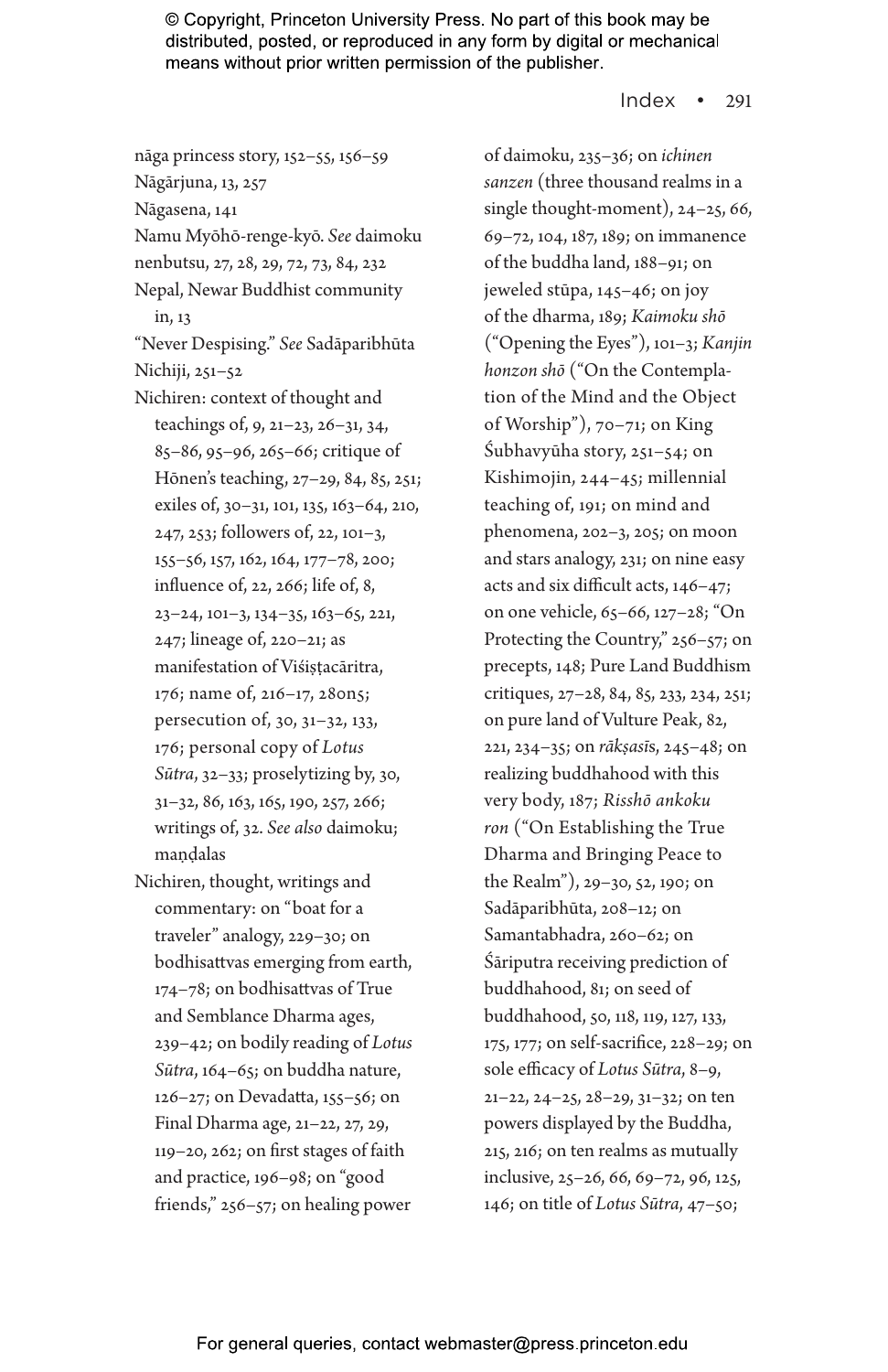292 • Index

Nichiren, thought, writings and commentary (*continued*) on trace and origin teachings, 51, 186–87; on transmission of *Lotus Sūtra*, 217–22; vision of the buddha land, 104, 191, 205, 266; on women's enlightenment, 157, 162, 232–33. *See also* daimoku Nichiren sect, 1 Nichirō, 164 nine realms: contrasted with the buddha realm, 25; inherence of the buddha realm in, 26, 70, 71, 72, 186; lotus plant symbolism, 49; in trace and origin teachings, 187. *See also* ten realms nirvāṇa: of arhats, 74, 94, 100, 113; as goal, 10, 17; *parinirvāṇa*, 100, 113–16 *Nirvāṇa* (*Mahāparinirvāṇa*) *Sūtra*: and buddha nature, 207–8; on evil friends, 257; and four reliances, 24, 270n24; as "good friend," 257; on lessening karmic retribution, 102; in Tiantai/Tendai, 18, 19, 24, 51, 82–83, 92; youth of the Snow Mountains in, 228 nonduality, 14, 104, 189–90, 203, 204, 265 nuns, 124, 160–61, 162, 225–26 *Odyssey*, 45, 46 one-eyed turtle, analogy of, 254–56 one vehicle: controversy over, 13, 95; in Nichiren's thought, 65–66, 73, 127–28; parable of burning house, 77–79, 82–83; in Saichō's thought, 19–20; universal buddhahood, 7, 58–64, 65–66, 76, 127–28; in Zhiyi's thought, 16, 18, 79. *See also* skillful means; three vehicles

"On Protecting the Country," 256–57 original enlightenment doctrine (*hongaku hōmon*), 21 origin teaching. *See* trace and origin teachings

Padmaprabha, 76, 81 Padmaśrī, 249 Pāli canon, 37, 181, 281n3 parables: of apparitional city, 115–16; of blind man, 99–100; of burning house, 77–79, 82–83, 188; of herbs, 97–98; of jewel hidden in garment, 122–23, 125–27; of jewel in topknot, 168; of physician, 183–84, 187–88; of thirsty man, 129; of wealthy man and impoverished son, 89–93, 96 *parinirvāṇa* ("final nirvāṇa"), 100, 113–16 physician, parable of, 183–84, 187–88 poetry, on *Lotus Sūtra*, 1, 19, 125–26 Prabhūtaratna, 4–5, 139, 141, 143–44, 152. *See also* "two buddhas seated side by side"

practices: ascetic, 150, 164, 224–25; "ease in practice," 166–68; five practices of *Lotus Sūtra*, 131–32; five stages of, 194–95; *kanjin* (mind contemplation), 187; meditation, 11, 27, 40, 166, 180, 194, 196, 233; nenbutsu, 27, 28, 29, 72, 73, 84, 232; Nichiren on, 73, 84, 120–21, 132, 164, 197–200; precept observance, 27, 28, 30, 84, 85, 148; Sadāparibhūta's bowing as model, 208; six difficult acts, 147; six perfections, 61, 194, 195–96, 197; six stages of identity, 195, 278n1 (chaps. 17 and 18); three disciplines, 194, 196, 198, 233. *See also* daimoku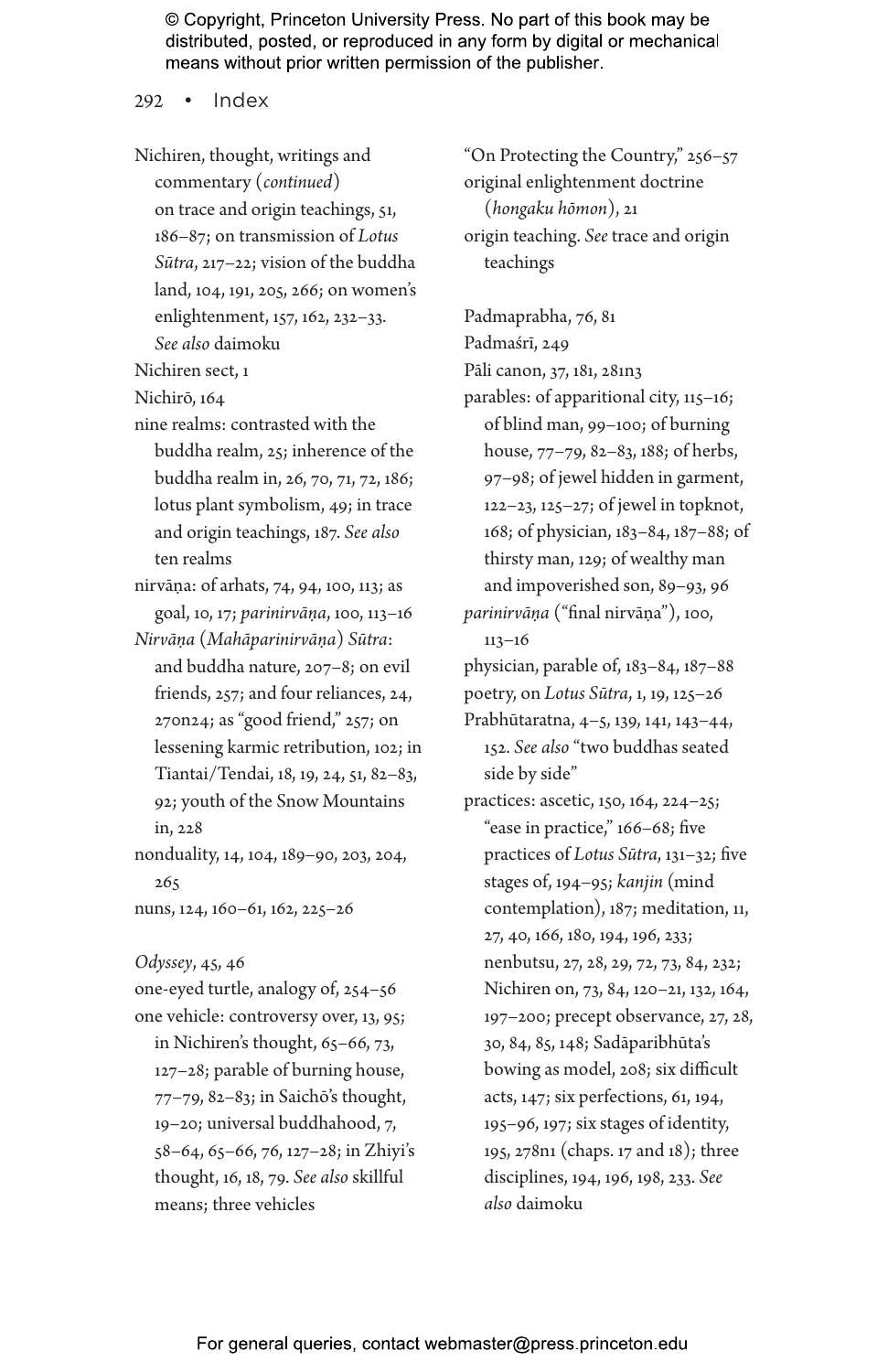*renge* (lotus blossom), 49

Index • 293

Pradānaśūra, 244 Prajñākūṭa, 152–53 pratyekabuddhas: among ten realms, 25, 71; buddhahood for, 59, 127; path of, 58–59, 62, 70, 78, 100, 115, 264; and untainted seeds, 94 precepts, 27, 28, 30, 84, 85, 148 primordial buddha: awakening of, accessible through daimoku, 187–88; constant presence of, 184–85, 193, 218–19; historical Buddha as emanation of, 180; Śākyamuni Buddha as, 50, 173, 180, 218–19 provisional teachings: "according with others' minds," 134; nenbutsu as, 28–29, 84, 118; Nichiren's critique of, 27, 28, 29, 30, 31, 83–87, 118–19, 169, 176, 190, 236, 266; superseded by *Lotus Sūtra*, 14, 24, 28, 66, 72–73, 233; in Tiantai/Tendai classification, 18, 92, 93 pure land: of Amitābha, 27–28, 189, 231–32, 233–34, 256; of Vulture Peak, 82, 221, 234–35 Pure Land Buddhism: Avalokiteśvara in, 240–42; and *Lotus Sūtra*, 198, 199–200; nenbutsu, 27, 28, 72, 73, 84, 232; Nichiren's criticism of, 27–28, 84, 85, 233, 234, 251. *See also* Amitābha; Hōnen Pūrṇa, 122 *Questions of Milinda* (*Milindapañha*), 141

Rāhula, 36–37, 123, 124, 162 *rākṣasī*s (female demons), 243, 244–48 realizing buddhahood with this very body (*sokushin jōbutsu*), 21, 22, 29, 32, 119, 158–59, 187, 265

"reverse connection" (*gyakuen*), 87, 209, 211 *Risshō ankoku ron* ("On Establishing the True Dharma and Bringing Peace to the Realm"), 29–30, 52, 190 Ryōkan-bō Ninshō, 253 Sadāparibhūta: bowing as model for practice, 208; Nichiren on, 208–12, 229; story of, 206–7 Sahā world, 83, 112, 116, 117, 139–40, 170, 173, 174, 184, 188 Saichō: in China, 19, 20–21; counters Hossō argument, 95; dharma lineage and Vulture Peak, 144; on Final Dharma age, 168–69; on mappō, 26; in Nichiren's lineage, 220–21; on one vehicle synthesis, 19–20; on provisional teachings, 134; on realizing buddhahood with this very body, 158; on suchness, 95 Śākyamuni. *See* Buddha; "two buddhas seated side by side" Samantabhadra, 241, 258–59, 260–62 Samantaprabha, 122 *Saṃdhinirmocana Sūtra* ("Explanation of the [Buddha's] Intention"), 7, 77, 93, 96 samurai. *See* warriors Sanskrit language: Buddhist Hybrid, 42; *Lotus Sūtra* manuscripts in, 13 Śāntideva, 13 Śāriputra: doubts of, 74–75, 120–21; as interlocutor in *Lotus Sūtra*, 54–56, 77, 78, 79–80; and nāga princess, 153, 154; past bodhisattva practice of, 120–21; prediction of buddhahood for, 76–77, 81; as wisest of arhats, 36, 54–55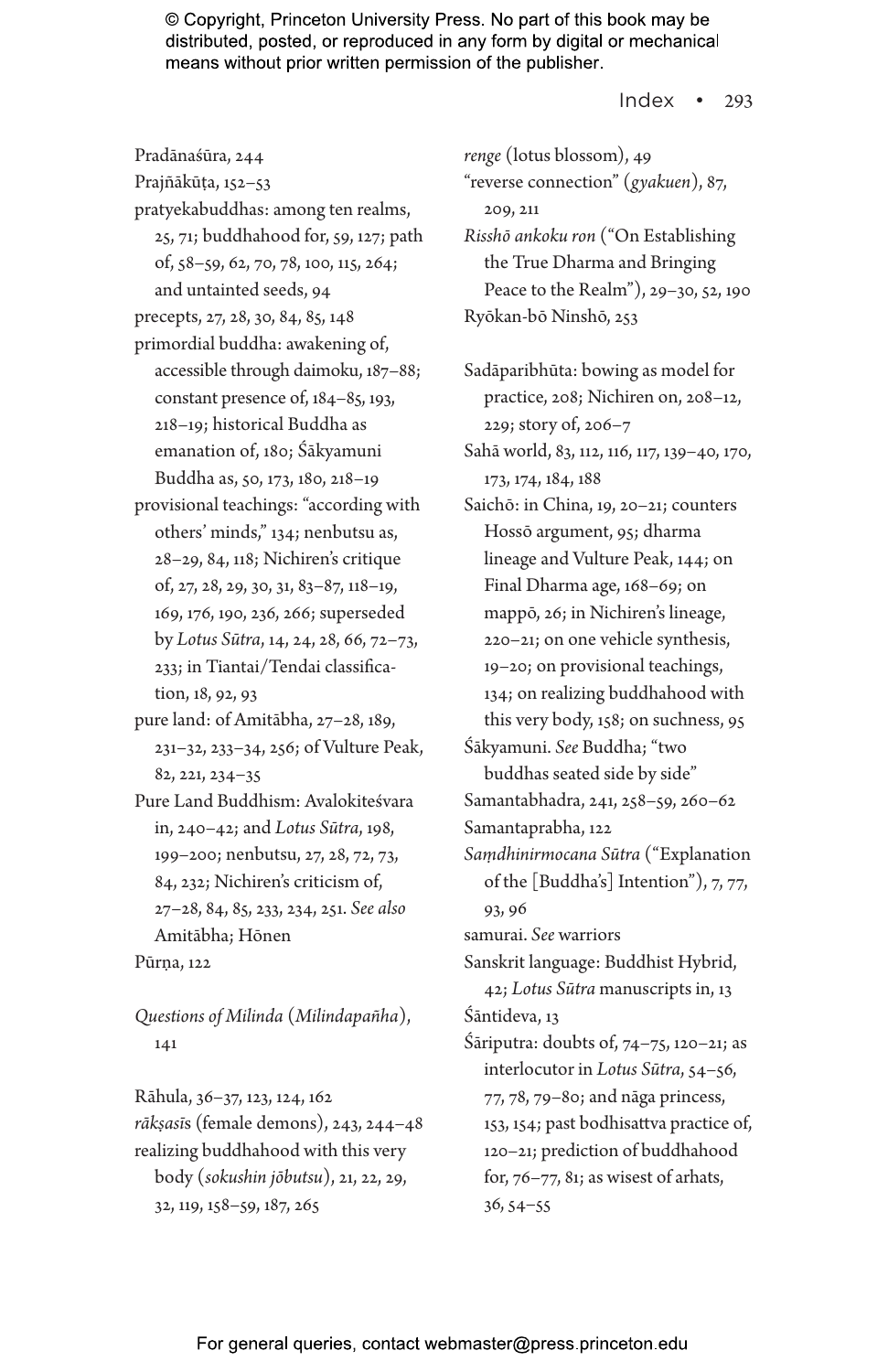294 • Index

Sarvarūpasaṃdarśana, 223–26 seed of buddhahood (*busshu*), 50, 117–19, 127, 132, 133, 175, 177 Semblance Dharma age (*zōbō*), 26, 118, 119, 169, 175, 239, 241 SGI. *See* Soka Gakkai International *shakubuku*, 86, 169, 209, 266 *shakumon*. *See* trace and origin teachings Shingon school, 85. *See also* Kūkai *shōjū*, 86, 169 Shōnyo, 208 Siddhārtha, Prince, 58, 64, 171–72, 180. *See also* Buddha single buddha doctrine, 141–42, 275n5 (chap. 11) single vehicle. *See* one vehicle sins: disparagement of *Lotus Sūtra*, 80–81, 83–86, 130–31, 211; five heinous, 80, 150; formless repentance of, 259; overcome by faith in *Lotus Sūtra*, 155–56; slander of the dharma, 83–86, 87–88. *See also* hells six perfections (*pāramitās*), 61, 194, 195–96, 197 six sense faculties, purification of, 201–2, 259 six stages of identity (*rokusoku*), 195, 278n1 (chaps. 17 and 18) skillful means (*upāya*): the Buddha's use of, 53, 58, 62–63, 65, 97–99; parable of burning house and, 77–79, 82–83; three vehicles as, 58, 59–61, 62–65, 78; Zhiyi's use of concept, 16 slander of the dharma (*hōbō*), 83–86, 87–88. *See also* karmic retribution Soka Gakkai International (SGI), 2 *sokushin jōbutsu*. *See* realizing buddhahood with this very body

metaphor, 117–19. *See also* seed of buddhahood śrāvakas: among ten realms, 25, 71; the Buddha's teaching of, 91–92; four great, 106–7; jeweled stūpa imagery and, 145; parable of wealthy man and impoverished son and, 91, 93, 96; path of, 37, 58–59, 62, 70, 78, 94–95, 100, 115, 167, 264; predictions of buddhahood for, 59, 98, 124–25, 127, 162, 186. *See also* Śāriputra; arhats stūpas: the Buddha's relics enshrined in, 136–37; building, 192–93; jeweled, in *Lotus Sūtra*, 138–46, 171; in the Mahāyāna, 137–38; paying homage to, 61, 225; texts enshrined in, 137 Śubhavyūha, 249–54, 256 Subhūti, 89, 105–6 suchness, 95. *See also* "ten suchnesses" Sugawara no Michizane, 234 *Sūtra of Immeasurable Meanings* (*Wuliang yi jing*), 15, 18, 39–40, 43, 72, 196 *Sūtra of the Practice of Visualizing the Bodhisattva Samantabhadra*, 15, 259 sūtras: āgamas, 92; Pāli canon, 37; Pure Land, 233; rankings of, 93, 96; standard opening elements of, 35–37, 41; texts enshrined in stūpas, 137; three parts of, 51; Tiantai chronology and classification of, 18–19, 50, 51, 91–93; titles of, 47; in written form, 10. *See also* Mahāyāna sūtras

"sowing, maturing, and harvesting"

Tathāgata, ambassadors of, 130, 132, 133 Tendai school: debates with Hossō school monks, 95; doctrinal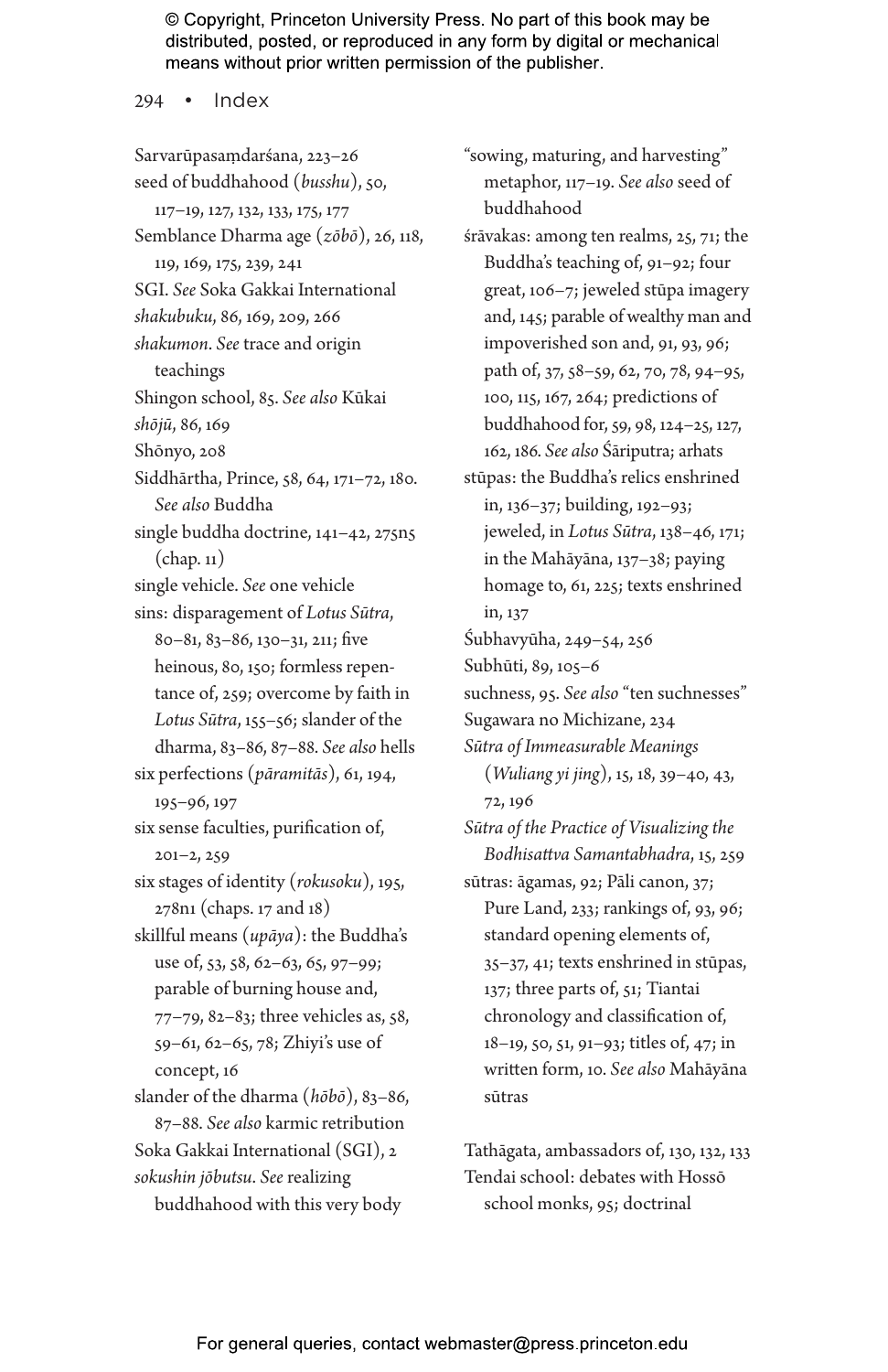Index • 295

classification system of, 24, 66; esoteric teachings of, 20–21, 85; importance of *Lotus Sūtra* for, 19–20, 65, 66; *kanjin* (mind contemplation) in, 187; Lotus rite of, 47, 144; one vehicle concept in, 72–73; ordination platform of, 144; original enlightenment doctrine of, 21; realizing buddhahood with this very body doctrine of, 119, 158–59; ten realms doctrine of, 25, 49. *See also* Tiantai school

ten realms: mutual inclusion of, 25–26, 49, 66, 70, 81, 96, 186; Nichiren on, 25–26, 66, 69–72, 96, 125, 134; represented on Nichiren's maṇḍala, 146; Tendai doctrine of, 25, 49; and three thousand realms in a single thought-moment, 68–72, 128. *See also* nine realms

"ten suchnesses" or "such-likes" (*junyoze*), 66–69, 70, 71 thirsty man, parable of, 129 "three carts or four carts" controversy,

78–79 three disciplines, 194, 196, 198, 233 threefold truth, 16–18, 20, 67 three kinds of powerful enemies, 163 "Three Stages" movement, 208 three thousand realms in a single thought-moment. See *ichinen sanzen* three vehicles: Hossō view of, 94–95; as integrated in one vehicle, 18, 51, 72–73; parable of burning house and, 77–79, 82–83; as provisional teaching, 7; as skillful means, 58, 59–61, 62–65; "three carts or four carts" controversy, 78–79. *See also* one vehicle

Tiantai school: classification of teachings, 17–19; on five periods of the Buddha's teachings, 18, 91–93, 106, 269n17; *Lotus* assembly and origin legend of, 144; realizing buddhahood with this very body doctrine of, 158; "three carts or four carts" controversy in, 79. *See also* Tendai school; Zhanran; Zhiyi Tibetan Buddhism: Avalokiteśvara in, 238, 240; *chöten*, 137; importance of commentary, 7–8; sole Tibetan *Lotus* commentary, 13 trace and origin teachings, 50–51, 65, 81, 127, 173, 186–87 *Treatise on the Great Perfection of Wisdom*. See *Dazhi du lun* true dharma (*saddharma*), 57–59, 66, 87 True Dharma age (*shōbō*), 26, 118, 119, 169, 175, 239, 241 Tuṣita heaven, 38, 40–41, 189, 234, 259 "two buddhas seated side by side" (*nibutsu byōza*), 4–5, 141–43, 144, 146, 171. *See also* Buddha; Prabhūtaratna two vehicles. *See* three vehicles

untainted seeds, 94, 127 Utpalavarṇā, 151

Varaprabha, 43, 44–45 Vasubandhu: *Abhidharmakośa*, 142, 276n5; commentary on *Lotus Sūtra* attributed to, 13 *Vimalakīrti Sūtra*, 59, 92 Virgin Mary, paintings of, 45–46 Viśiṣṭacāritra ( Jōgyō): in "boat for a traveler" analogy, 230; the Buddha's transmission to, 218, 220; medieval

three virtues, 82–83